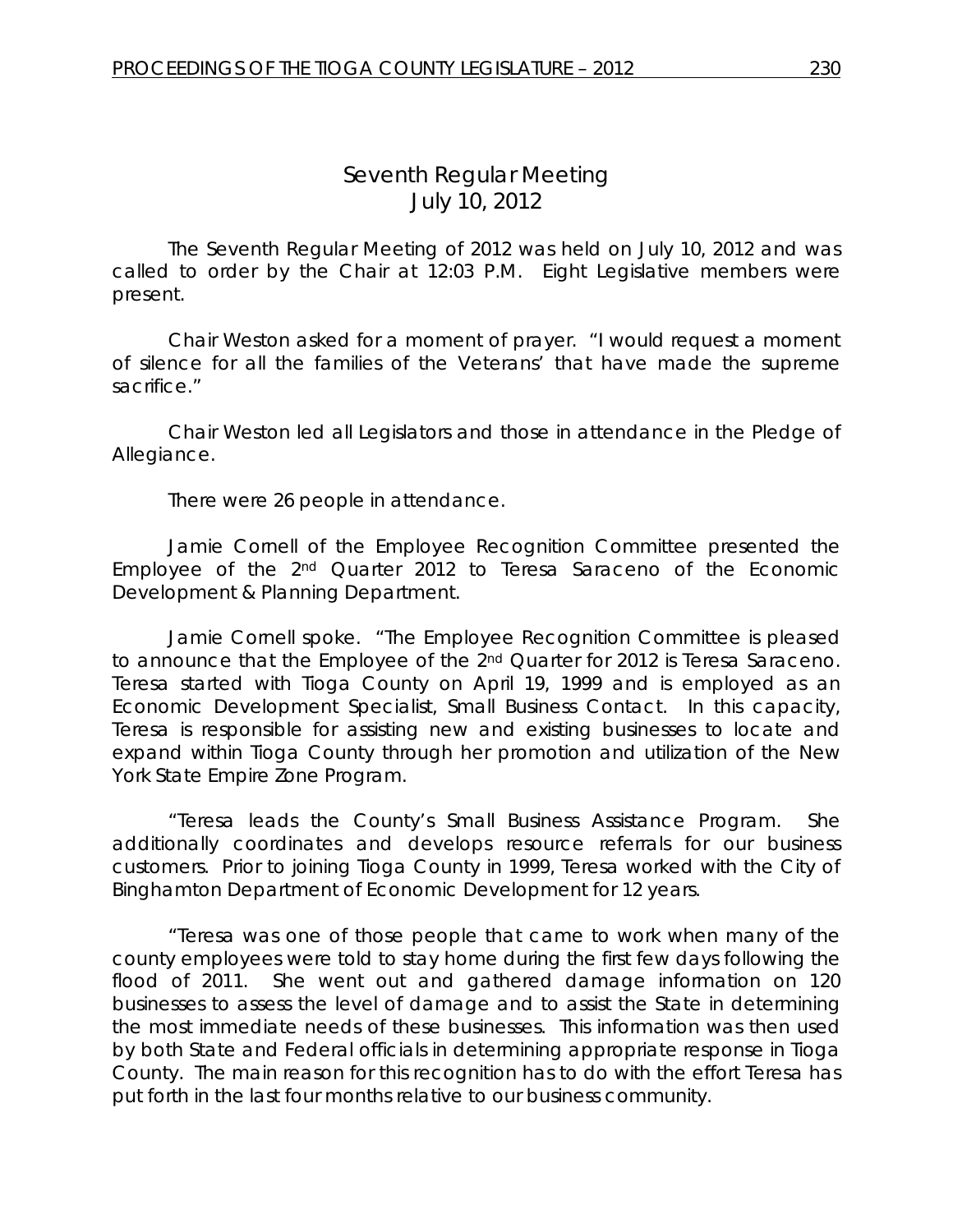"She secured a \$500,000 grant that was to be used to assist local businesses with flood recovery. This project meant reaching out to all of the businesses, informing them of the parameters of the grant, preparing an application, meeting with each grant applicant, and verifying that all of the required documentation such as receipts, pictures, canceled checks, and other documents have been filed. In all cases she has to verify that work has been completed and eligible purchases were made. There were 59 businesses that applied and were eligible, and each of these 59 applicants required scrutiny. It has become a full time commitment on Teresa's part. She has managed this program while still fulfilling her normal work obligations."

Legislator Mike Roberts spoke. "Congratulations. I have personally had some business dealings with Teresa and I can honestly say that she goes way above and beyond what is needed. I am very impressed with her job. I would like to say again thank you and the County thanks you."

Doug Barton, Director of Economic Development and Planning spoke. "The Employee Recognition Committee has clearly stated why Teresa is the Employee of the Quarter in their write-up, but there is one more very important reason that she is deserving of this award, Teresa cares. She cares about our businesses and their ability to survive. She cares about the people who possess the creativity, initiative, energy, and fortitude that is required to survive in small business arena. She cares enough to help people get to the point of finding a way to make the dream of owning a small business happen. She cares enough to stop someone from allowing an ill planned dream of business ownership from moving forward. She cares what our community looks like. Currently there are no less than three buildings downtown receiving facelifts due to grants that Teresa has solicited and is administering.

"Tri Town Insurance, the Cellar, and the Auto Parts Store at the corner of Main and Central are just three examples. She is working with the Village of Nichols in a similar effort. Teresa wants to see that our community and its people are the best that they can be. Her efforts in bringing Broome Community College classes to Tioga County certainly represents that desire to help people move toward their goal of a better life. Teresa with this most recent project of bringing grant funds to local businesses for flood damage assistance has shown an ability to grasp the new program and reach out to an entire business community to offer assistance. This took a great deal of patience in explaining the program and then monitoring the progress of nearly 60 different businesses. I am convinced that this program has been very successful due to Teresa's hard work that is driven because she cares. Congratulations."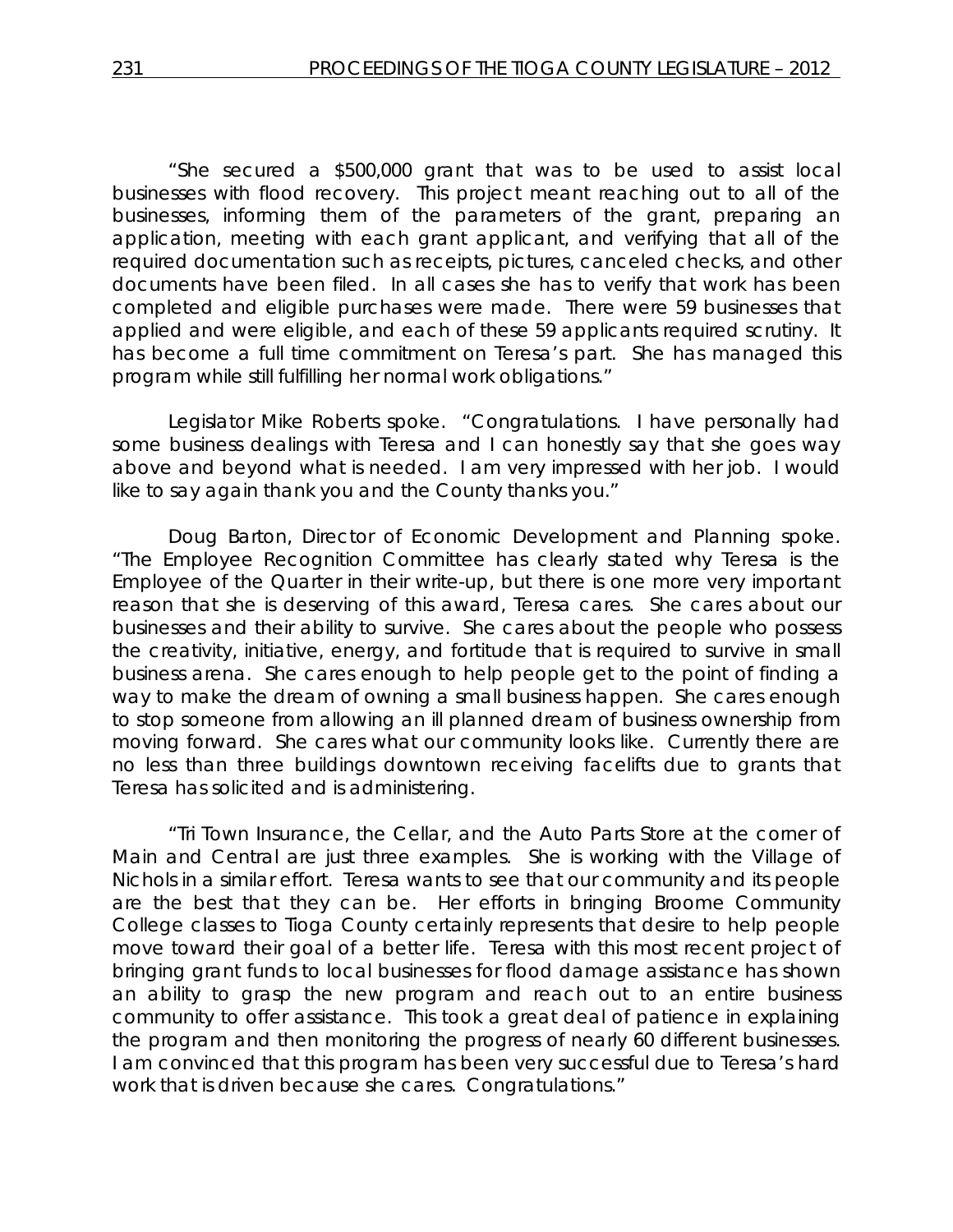Teresa Saraceno spoke. "I just want to say thank you for the recognition and especially to Doug for making the nomination. It is a pleasure to work for this community and this county. Last fall when the flooding hit it was devastating for the businesses and just seeing them rebuild, clean-up, help each other was just inspirational. It was really good work. The recognition really needs to go to them. Thank you very much."

Legislator Sauerbrey read and presented the following recognition resolution to Thomas Duff of the Probation Department.

There was a unanimous motion for the adoption of the following recognition resolution, seconded unanimously.

REFERRED TO: PUBLIC SAFETY COMMITTEE RESOLUTION NO. 159-12 *RESOLUTION RECOGNIZING THOMAS E. DUFF'S 30 YEARS OF DEDICATED SERVICE TO TIOGA COUNTY*

WHEREAS: Thomas E. Duff was appointed to the position of Caseworker at Tioga County Department of Social Services on April 26, 1982; November 23,1987 he was appointed to the position of Senior Caseworker at DSS; September 18, 1989 he was appointed as a Probation Officer at the Tioga County Probation Department. On January 1, 1994, he was appointed as a Senior Probation Officer and on June 8, 2000 as a Probation Supervisor. He has continuously served in the capacity as Probation Supervisor for the past 12 years. As Probation Supervisor, Thomas E. Duff not only insured that the Probation Department carried out its mandates, but provided support to the courts in Tioga County. Further, Mr. Duff always promoted and supported involvement of the Probation Officers in community interagency planning, projects and teamwork, and in their own professional development. Mr. Duff often took the initiative over the years to foster the establishment of structures to improve services in Tioga County such as: Alternatives to Incarceration, Alternatives to Detention and placement for juveniles, Juvenile Justice Committee, and an interagency Juvenile Justice Youth Assessment Team. In addition to Family Court work, Thomas E. Duff supervised and mentored Probation Officer's who work with Youthful Offenders in the Criminal Courts and monitored the community service hours of defendants assigned to the Weekend Work Program; and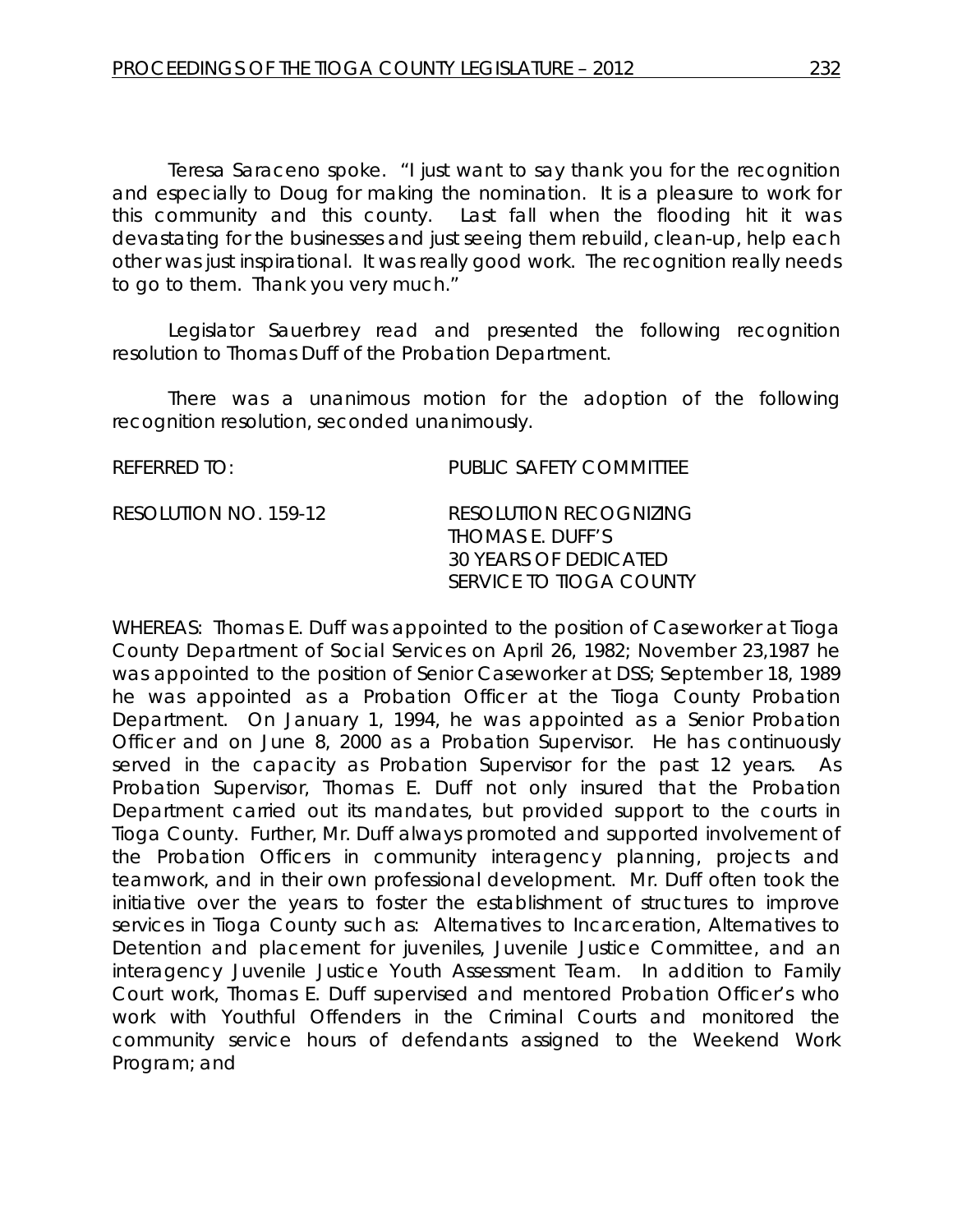WHEREAS: Thomas E. Duff has been extremely dedicated and loyal in the performance of his duties and responsibilities during the past 30 years. He has earned the respect of his staff, colleagues, and peers throughout Tioga County; and

WHEREAS: Thomas E. Duff will retire on July 16, 2012; therefore be it

RESOLVED: That the Tioga County Legislature, on its own behalf, as well as on behalf of the citizens of Tioga County, express sincere gratitude to Thomas E. Duff for his 30 years of dedicated and loyal service to the residents of Tioga County; and be it further

RESOLVED: That this resolution be spread upon the minutes of this meeting and a certified copy be presented to this outstanding employee, Thomas E. Duff.

### ROLL CALL VOTE

Unanimously Yes – Legislators Weston, Roberts, Sauerbrey, Standinger, Sullivan, Hollenbeck, Huttleston, and Monell.

No – None.

Absent – None.

### RESOLUTION ADOPTED UNANIMOUSLY.

Legislator Sauerbrey spoke. "This plaque is something for you to put up there and help you remember all your hours of dedication and hard work of which we are really really appreciative, and I know that the Team is going to miss you very much."

Joy Bennett, Probation Director, spoke. "If Tom was a master carpenter, you could see a beautiful chest or a bureau or something that would display his skill, but Tom's craftsmanship is with people, and for the last 30 years Tom has dedicated himself to working with people and for the last significant number of years he has been at the Probation Department working with children. Perhaps our greatest resource in this community is our children and Tom's work with young people in changing their lives and making decisions about their futures. I think Tom's greatest gift is the number of children that he has affected to come only once to the Probation Department and to never darken our doors again.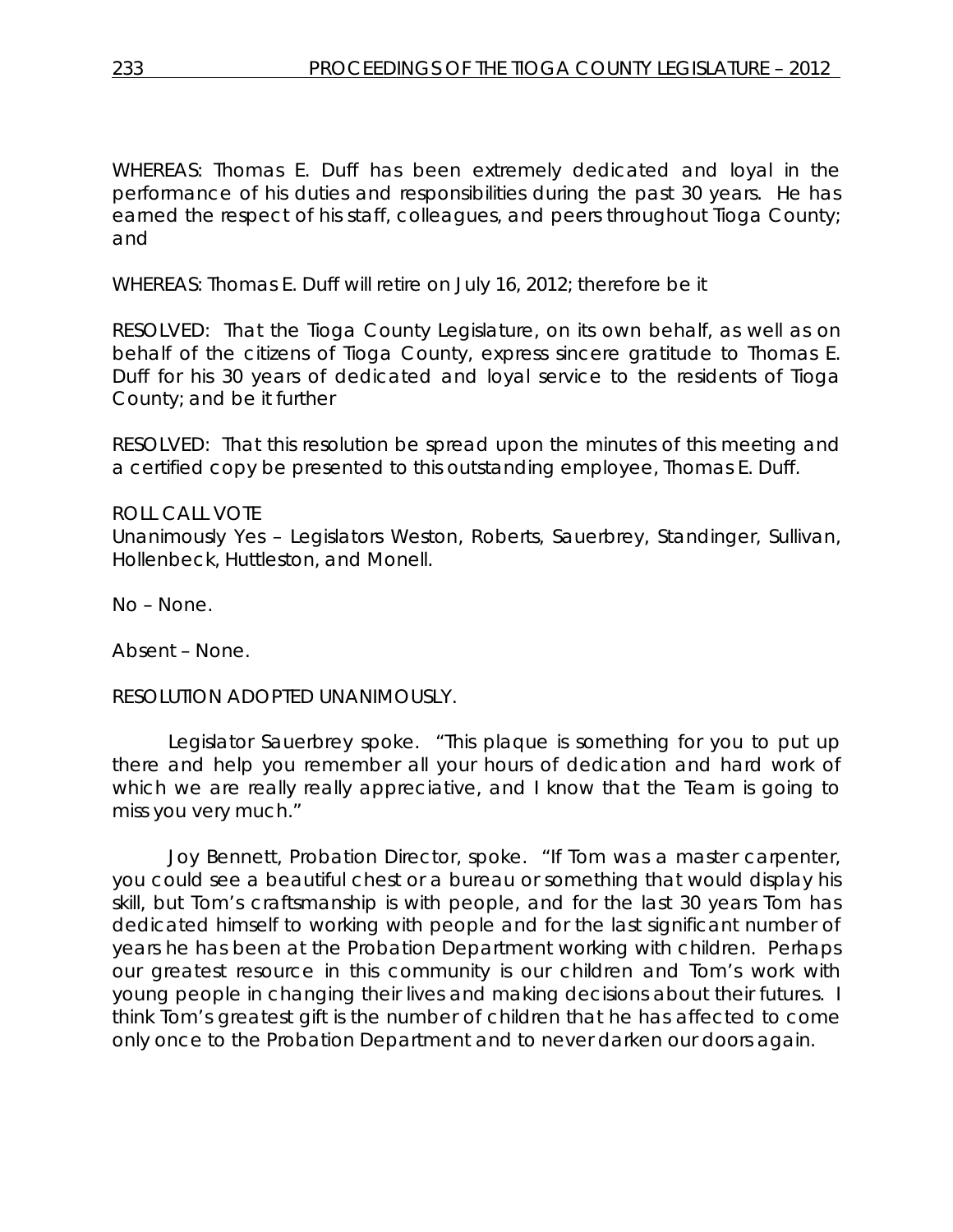"The Probation Department and I would just like to join in thanking Tom for his years of service and we will certainly miss his influence and wisdom."

Tom Duff spoke. "It has been a very enjoyable 30 years, a pleasure working for the County. I enjoyed all of the jobs that I have held. It has just been wonderful. The staff, past and present, have supported me throughout my career and I appreciate it greatly. Thank you."

There was no privilege of the floor.

The list of audited bills was submitted and is summarized as follows:

| Code     | Description                              | <b>Equipment</b> | <u>Expense</u> |
|----------|------------------------------------------|------------------|----------------|
| A1010    | Legislative Board                        |                  | 120.95         |
| A1165    | <b>District Attorney</b>                 |                  | 4,922.61       |
| A1170    | <b>Public Defender</b>                   |                  | 2,209.20       |
| A1172    | <b>Assigned Counsel</b>                  |                  | 18,465.39      |
| A1325    | Treasurer                                |                  | 212.06         |
| A1355    | <b>Assessments</b>                       |                  | 680.23         |
| A1410    | <b>County Clerk</b>                      |                  | 9,320.55       |
| A1411    | Department of Motor Vehicles             |                  | 111.08         |
| A1420    | Law                                      |                  | 5,936.85       |
| A1430    | Personnel                                |                  | 3,040.52       |
| A1450    | Elections                                |                  | 11,721.74      |
| A1460    | <b>Records Management</b>                |                  | 125.95         |
| A1460.41 | Records Management Grant                 |                  | 1,370.69       |
| A1620    | <b>Buildings</b>                         | 279.00           | 33,265.24      |
| A1621    | <b>Buildings</b>                         |                  | 28,530.61      |
| A1680    | Information Technology                   |                  | 12,436.82      |
| A2490    | <b>Community College Tuition</b>         |                  | 20,299.06      |
| A2960    | <b>Education of Handicapped Children</b> |                  | 134,611.56     |
| A3020    | Public Safety Comm E911 System           |                  | 5,058.72       |
| A3110    | <b>Sheriff</b>                           | 20.97            | 23,541.53      |
| A3119    | LE09-1035-E00                            | 144.99           |                |
| A3140    | Probation                                |                  | 412.08         |
| A3146    | Sex Offender Program                     |                  | 18,480.00      |
| A3150    | Jail                                     |                  | 48,950.13      |
| A3315    | Special Traffic Programs                 | 309.00           | 60.00          |
| A3410    | Fire                                     |                  | 1,675.16       |
| A3640    | <b>Emergency Mgmt Office</b>             |                  | 820.95         |
| A3957    | <b>Hazard Mitigation Plan</b>            |                  | 17,850.00      |
| A3992    | EMO C837990 Grant                        |                  | 15,280.00      |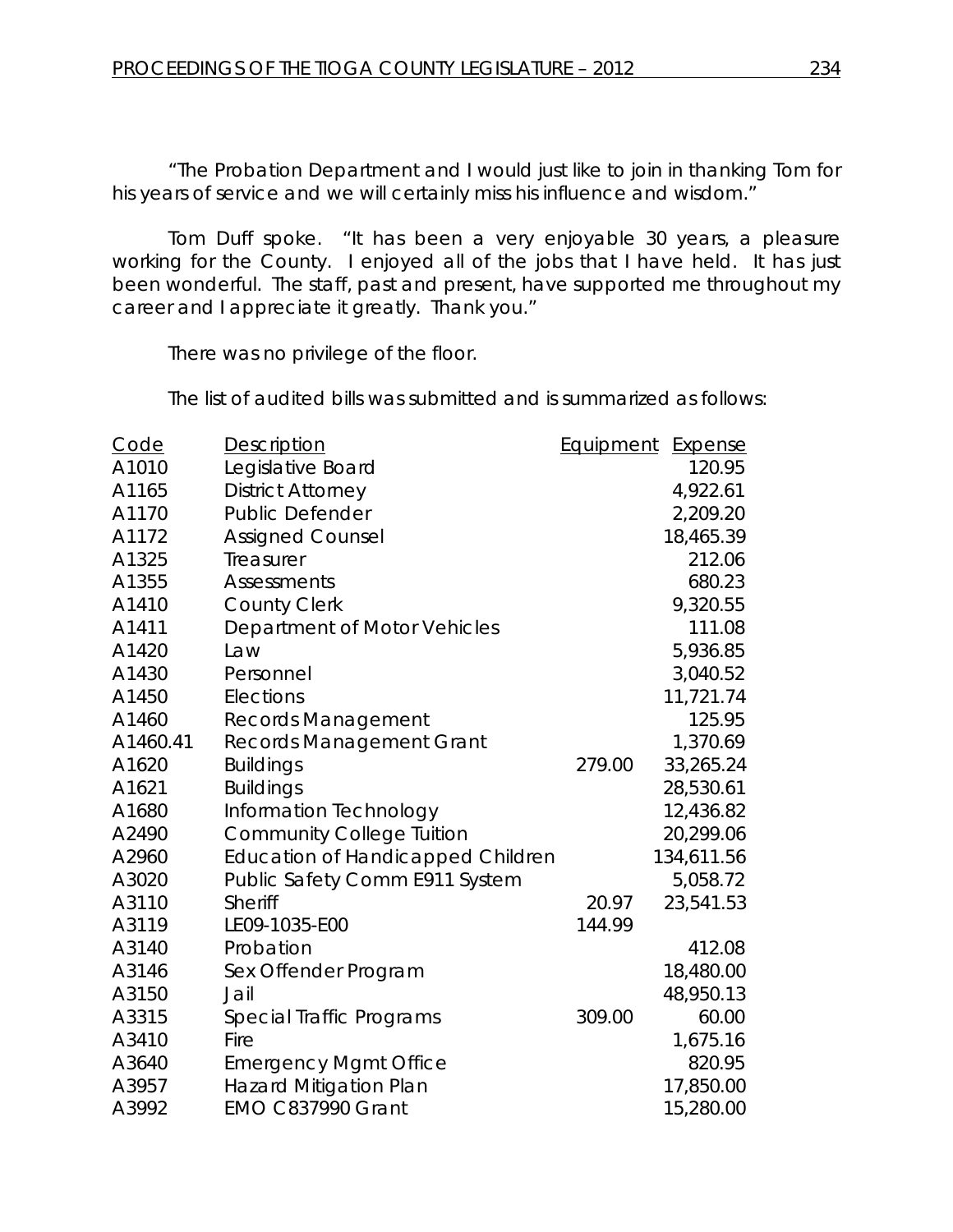| A4010                                | <b>Public Health Nursing</b>           | 33,384.92  |
|--------------------------------------|----------------------------------------|------------|
| A4011                                | <b>Public Health Administration</b>    | 12,323.09  |
| A4012                                | <b>Public Health Education</b>         | 104.46     |
| A4042                                | <b>Rabies Control</b>                  | 2,842.93   |
| A4044                                | <b>Early Intervention</b>              | 46,149.71  |
| A4054                                | <b>Preventive Dental Services</b>      | 5,958.42   |
| A4062                                | Lead Poisoning Program                 | 19.00      |
| A4064                                | <b>Managed Care-Dental Services</b>    | 34,570.16  |
| A4070                                | Disease Control                        | 2,808.53   |
| A4090                                | <b>Environmental Health</b>            | 622.67     |
| A4210                                | <b>Alcohol and Drug Services</b>       | 3,989.18   |
| A4211                                | Council on Alcoholism                  | 10,990.34  |
| A4309                                | Mental Hygiene Co Administration       | 12,575.29  |
| A4310                                | <b>Mental Health Clinic</b>            | 103,957.85 |
| A4311                                | <b>Rehabilitation Support Services</b> | 1,854.00   |
| A4320                                | <b>Crisis Intervention Services</b>    | 19,101.04  |
| A4321                                | Intensive Case Management              | 2,539.68   |
| A4333                                | Psycho Social Club                     | 37,546.75  |
| A6010                                | Social Services Administration         | 49,963.58  |
| A6422                                | Economic Development                   | 562.49     |
| A6610                                | Sealer Weights and Measures            | 646.85     |
| A8020                                | Planning                               | 21.79      |
| A9060                                | <b>Health Insurance</b>                | 1,309.80   |
| <b>SOLID WASTE FUND</b>              | 92,996.28                              |            |
|                                      | <b>SPECIAL GRANT FUND</b>              | 1,176.80   |
| <b>LIABILITY INSURANCE FUND</b>      |                                        | 201.51     |
| <b>CONTY ROAD FUND</b>               |                                        | 59,845.10  |
| <b>CAPITAL FUND</b>                  |                                        | 817,746.66 |
| <b>CONSOLIDATED HEALTH INSURANCE</b> |                                        | 333,138.15 |
| <b>SELF INSURANCE FUND</b>           | 1,310.00                               |            |
|                                      |                                        |            |

GRAND TOTAL \$2,110.520,67

Legislator Monell made a motion to approve the minutes of June 12, 2012, seconded by Legislator Hollenbeck, and carried.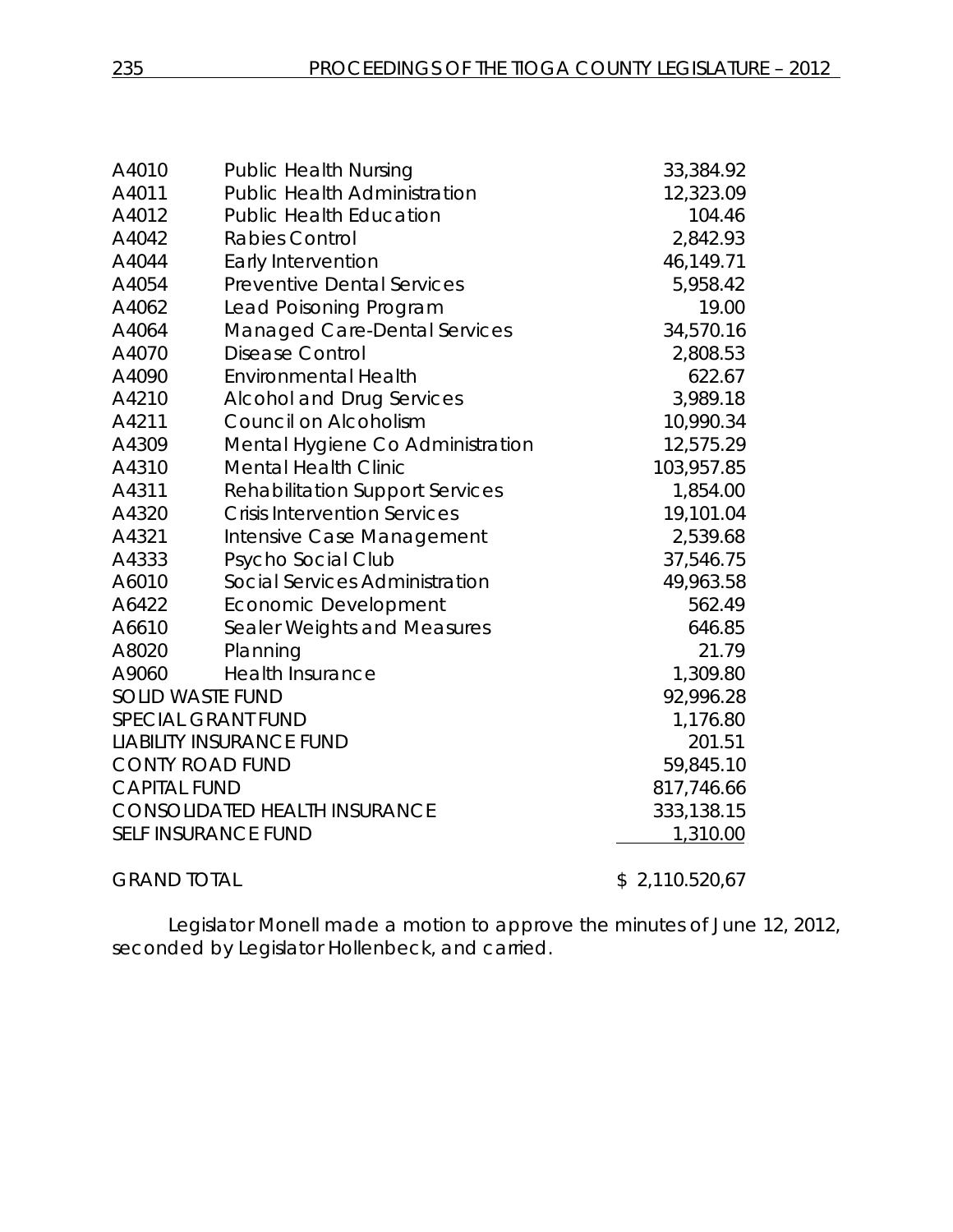Chair Weston made the following appointments to Information Technology Services Review Committee:

Part Time Project Manager Budget Officer Personnel Officer Commissioner of Social Services 1st Assistant County Attorney Legislator Hollenbeck Legislator Sauerbrey Legislator Standinger

Standing Committees for 2012 have been and revised and the new Standing Committees for 2012 are as follows:

|                                                                        | Chairman          |                 |               |            |
|------------------------------------------------------------------------|-------------------|-----------------|---------------|------------|
| 1. County Clerk,<br>Historian.<br>Real Property<br>Veterans/Elections, | Standinger        | Huttleston      | <b>VACANT</b> | Monell     |
| 2. Economic<br>Development/<br>Planning/Tourism/<br>Agriculture        | <b>Roberts</b>    | <b>VACANT</b>   | Sullivan      | Sauerbrey  |
| 3. Finance/Legal &<br>Safety                                           | Sullivan          | All Legislators |               |            |
| 4. Information<br>Technology                                           | <b>Hollenbeck</b> | <b>VACANT</b>   | Sauerbrey     | Standinger |
| 5. Legislative<br>Worksessions/<br>Legislative support                 | Weston            | All Legislators |               |            |
| 6. Health & Human<br>Services                                          | <b>Huttleston</b> | Hollenbeck      | <b>VACANT</b> | Monell     |
| 7. Public Safety/<br>Probation & DWI                                   | Sauerbrey         | Huttleston      | Roberts       | Standinger |
| 8. Public Works/<br>Capital Projects                                   | <b>Roberts</b>    | Standinger      | Sullivan      | Huttleston |
| 9.Personnel/ADA                                                        | Monell            | Sullivan        | Hollenbeck    | Sauerbrey  |

# *STANDING COMMITTEES OF THE COUNTY LEGISLATURE OF THE COUNTY OF TIOGA FOR 2012*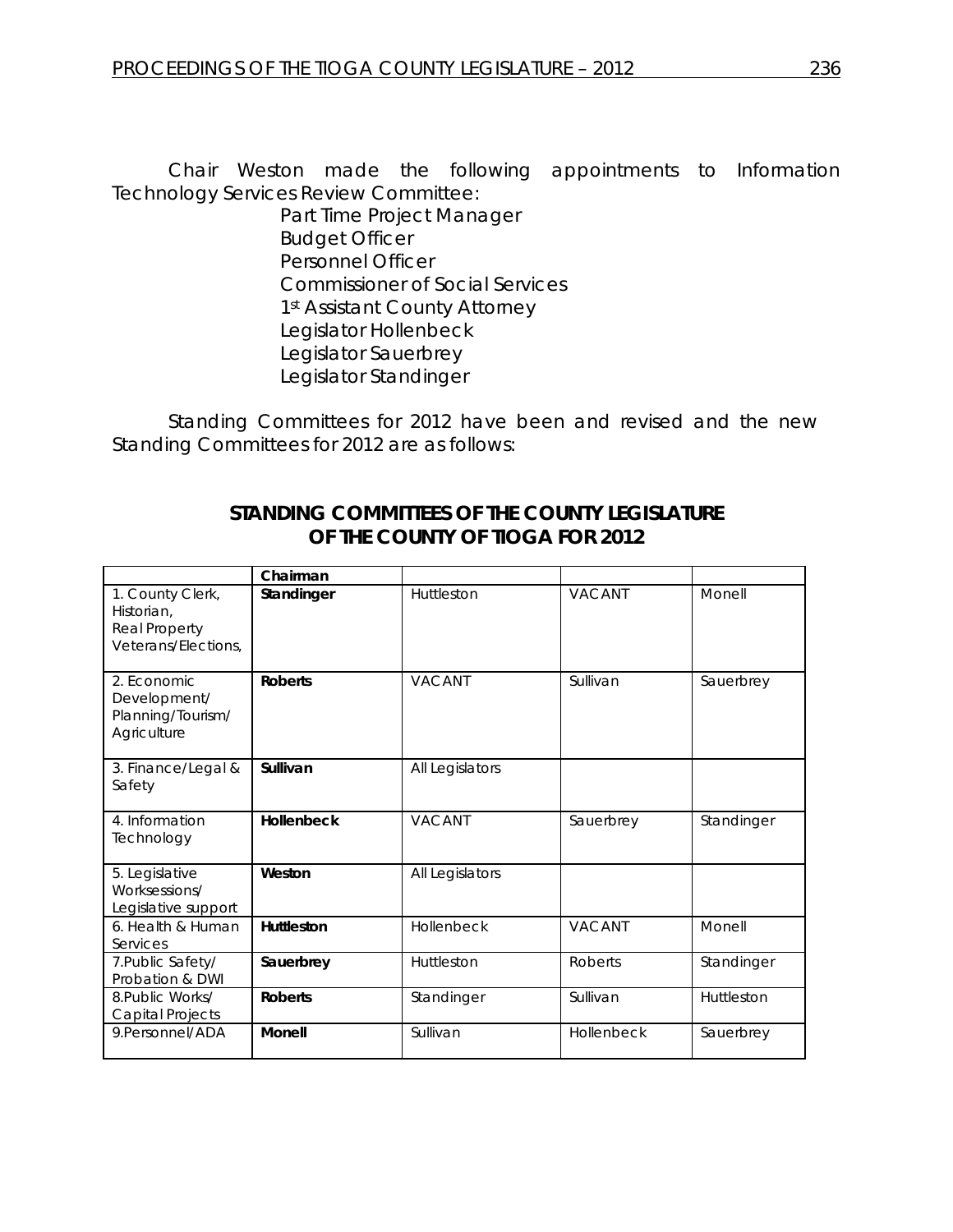Committee meeting reports are on file in the Legislative Clerk's Office and may be procured there by any interested person.

Legislator Roberts moved for the adoption of the following resolution, seconded by Legislator Sauerbrey.

REFERRED TO: ED&P COMMITTEE

RESOLUTION NO. 160-12 *AMEND RESOLUTION 244-11 AS AMENDED BY RESOLUTION 105-12 RESOLUTION TO AUTHORIZE AWARD INCREASE FOR THE 2011 NYS OFFICE OF COMMUNITY RENEWAL AGRICULTURE AND COMMUNITY RELIEF GRANT PROGRAM – CAPTIAL ON FARM NEEDS GRANT*

WHEREAS: Per resolution 244-11 as amended by Resolution 105-12, the Tioga County Legislature authorized modification of the NYS Office of Community Renewal Agriculture and Community Relief Grant – Farm Operations for a total of \$244,607.76 plus grant administration and program delivery; and

WHEREAS: Since resolution 244-11, NYS OCR has released awards for the final component of this ACRF Program, Capital On Farm Needs, of which an additional \$20,825 will go directly to the 2 farm awardees; and

WHEREAS: Tioga County is additionally eligible under this grant program up to 13% program delivery funds, and

WHEREAS: It is necessary to keep the dedicated accounts updated per resolution of the Tioga County Legislature; therefore be it

RESOLVED: That Resolution 244-11 as amended by Resolution 105-12 be and is hereby amended that the Tioga County Legislature does hereby accept said additional grant funds in the amount of \$20,825 plus program delivery and that said funds be appropriated to the following accounts:

| From: CE4910.17 NYS OCR ACRF       | \$20,825 |
|------------------------------------|----------|
| To: CE8688.40-487 NYS OCR ACRF Exp | \$20,825 |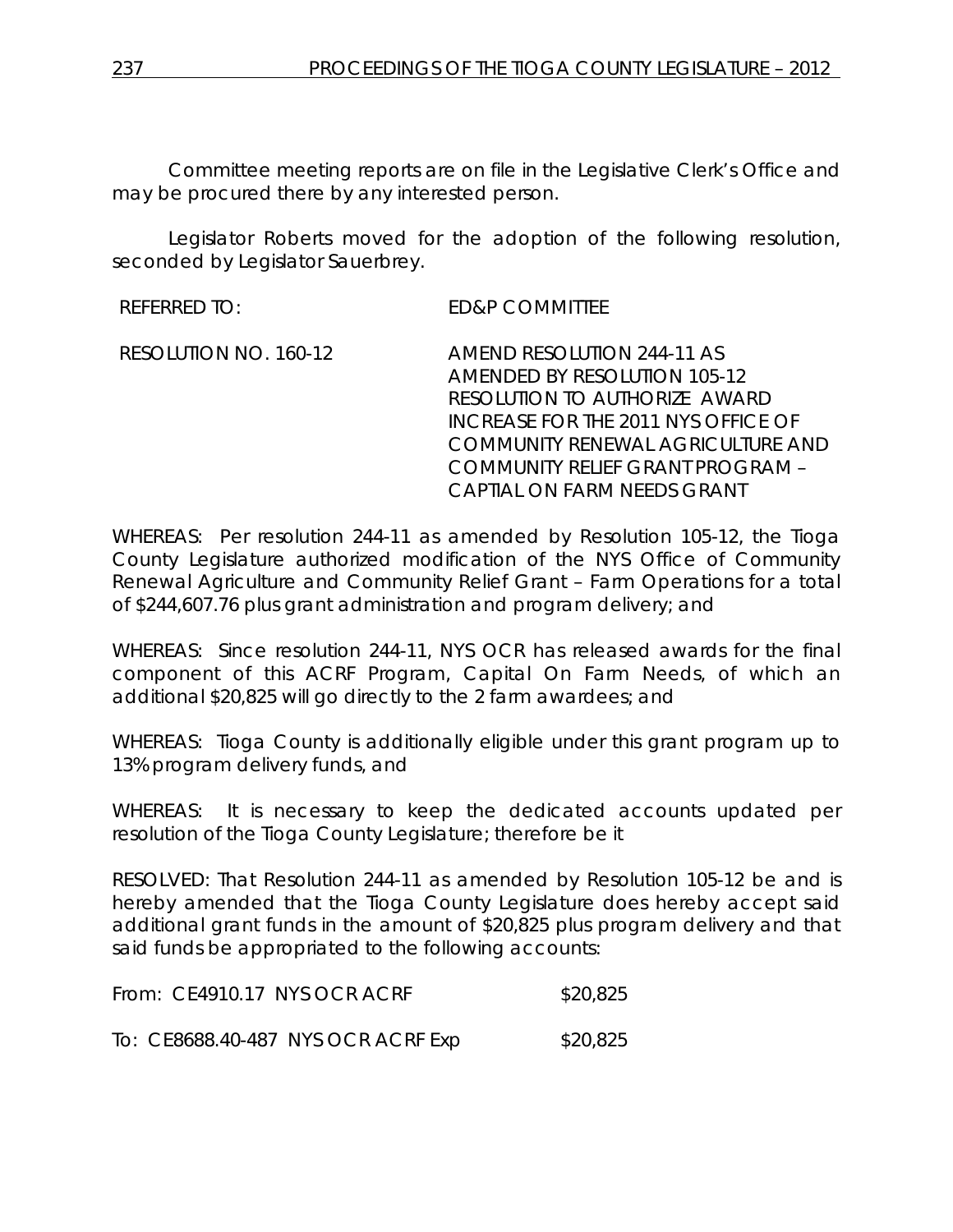ROLL CALL VOTE

Yes – Legislators Weston, Roberts, Sauerbrey, Standinger, Sullivan, Hollenbeck, Huttleston, and Monell.

No – None.

Absent – None.

RESOLUTION ADOPTED.

Legislator Huttleston moved for the adoption of the following resolution, seconded by Legislator Hollenbeck.

| REFERRED TO: | <b>HHS COMMITTEE</b>   |
|--------------|------------------------|
|              | JOB TRAINING COMMITTEE |
|              |                        |

RESOLUTION NO. 161-12 *AMEND TIOGA EMPLOYMENT CENTER BUDGET*

WHEREAS: The Tioga Employment Center, as part of the Broome-Tioga Workforce New York, is fully funded under the federal Workforce Investment Act; and

WHEREAS: The Tioga Employment Center has been allocated additional funds: Broome County Workforce NY has a surplus of funds that need to be expended by June 30, 2012; therefore be it

RESOLVED: That the Tioga Employment Center budget be amended as follows:

From: CD4791 – Federal Aid-Federal Employment Program \$14,405.88

To: CD6293.20-90 – Federal Employment Program \$14,405.88

ROLL CALL VOTE

Yes – Legislators Weston, Roberts, Sauerbrey, Standinger, Sullivan, Hollenbeck, Huttleston, and Monell.

No – None.

Absent – None.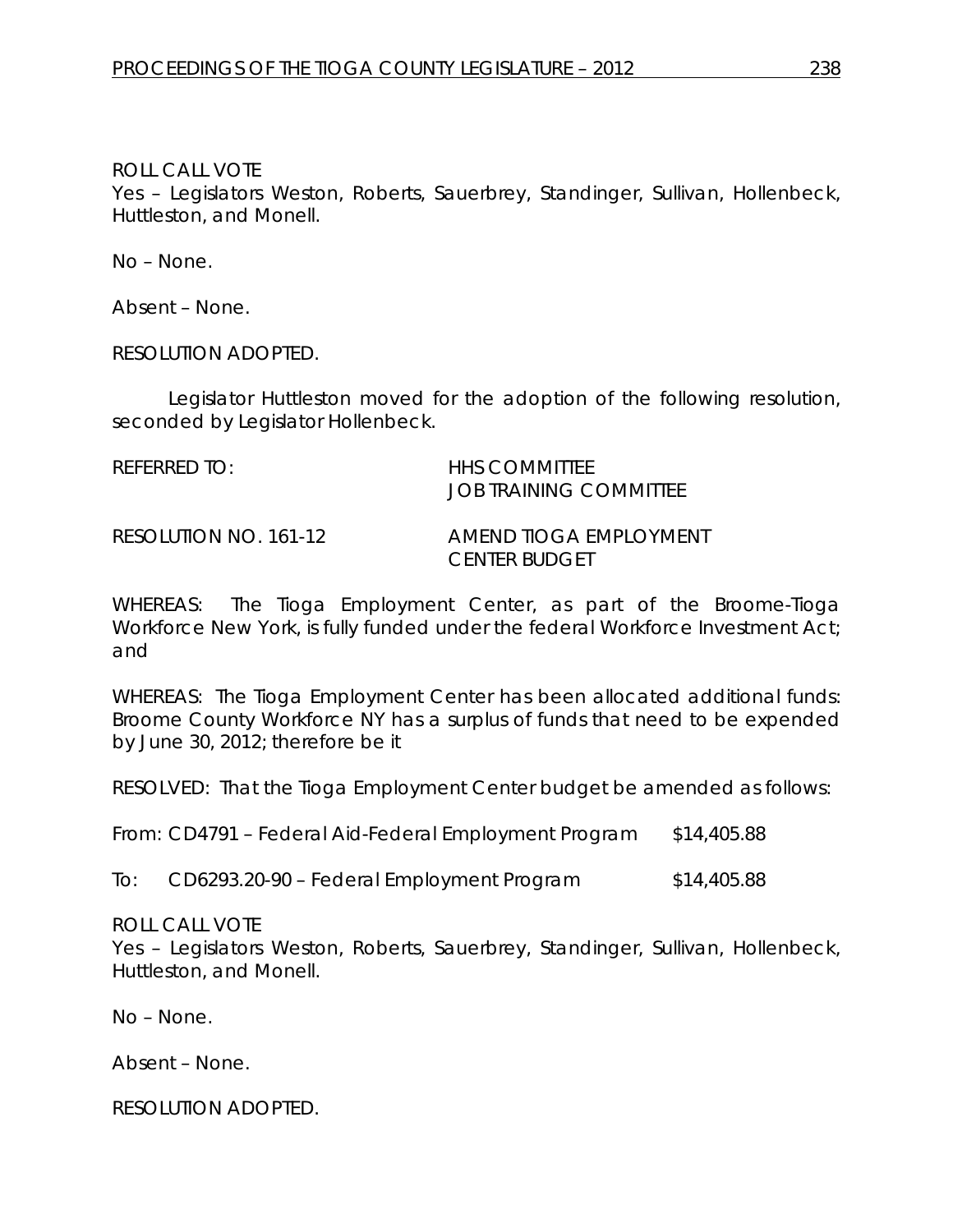Legislator Roberts moved for the adoption of the following resolution, seconded by Legislator Sullivan.

REFERRED TO: PUBLIC WORKS COMMITTEE

RESOLUTION NO. 162-12 *APPROPRIATE FUNDS SOLID WASTE*

WHEREAS: Upstate Shredding-Ben Weitsman has donated \$10,000 to Tioga County Solid Waste; and

WHEREAS: It was agreed that the said monies would be used for Tire Cleanup Events; therefore be it

RESOLVED: That the Tioga County Legislature appropriate \$10,000 from Tipping Fees Revenue Account B1221 into Solid Waste Account B8160.42-680.

ROLL CALL VOTE Yes – Legislators Weston, Roberts, Sauerbrey, Standinger, Sullivan, Hollenbeck, Huttleston, and Monell.

No – None.

Absent – None.

RESOLUTION ADOPTED.

Legislator Sauerbrey moved for the adoption of the following resolution, seconded by Legislator Standinger.

| REFERRED TO           | PUBLIC SAFETY COMMITTEE<br><b>FINANCE COMMITTEE</b>          |
|-----------------------|--------------------------------------------------------------|
| RESOLUTION NO. 163-12 | AUTHORIZE RE-FUNDING OF<br>THE FINGERPRINT ESCROW<br>ACCOUNT |

WHEREAS: The NYS Division of Criminal Justice Service (DCJS) will only accept digital Civil Fingerprint cards which are routinely submitted for Pistol Permit applications; and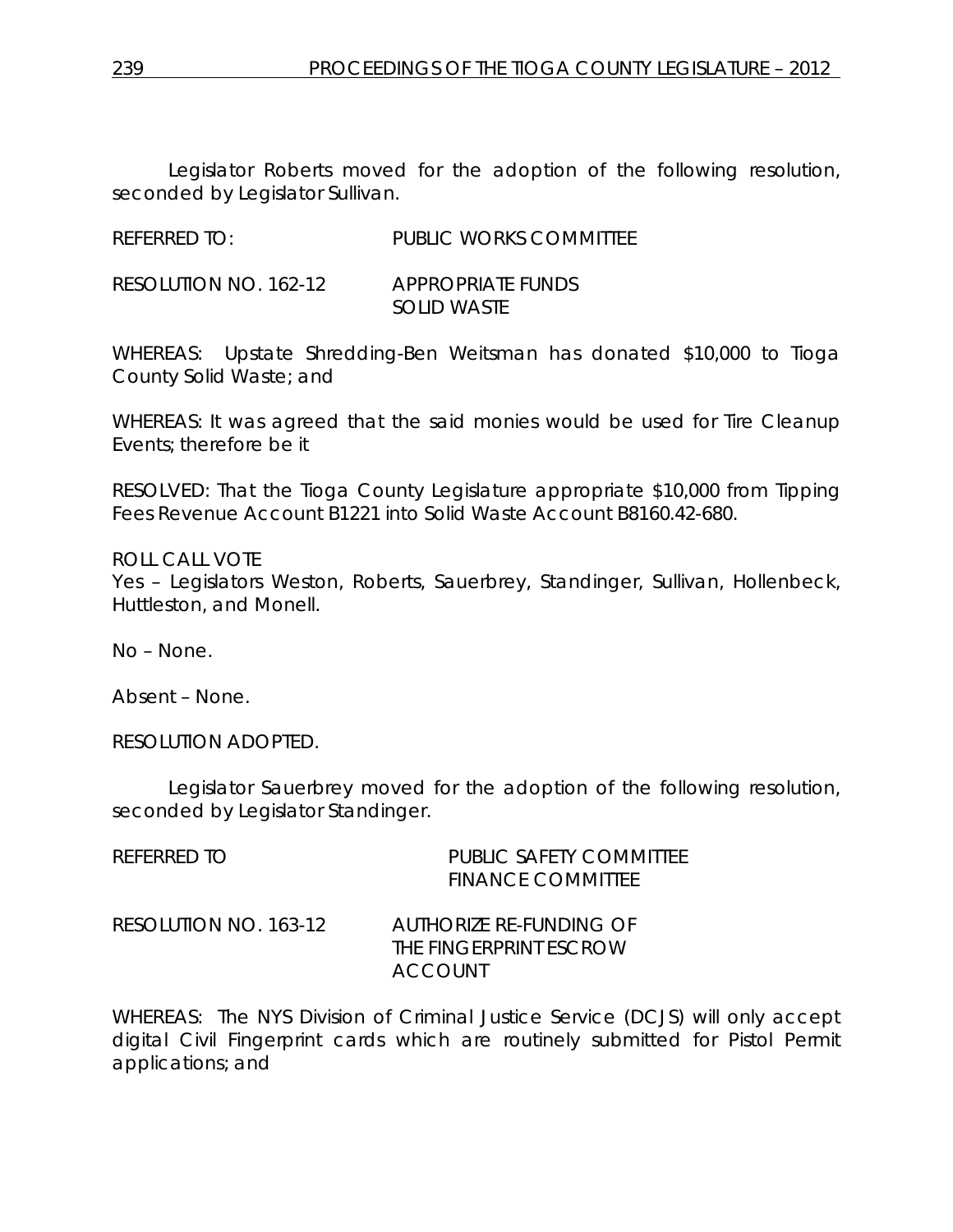WHEREAS: DCJS requires that a submitting agency establish an escrow account with money deposited up front for the payment of fingerprint search fees, which would be deducted at the time the fingerprint transaction is launched to DCJS for processing; and

WHEREAS: An escrow account was previously created and is reimbursed with money received from Pistol Permit Application fees; and

WHEREAS: The escrow account will soon be depleted; therefore it be

RESOLVED: That the Tioga County Legislature hereby authorizes the re-funding of said fingerprint escrow account as follows:

| From: Revenue A2545 Licenses | \$10,000 |
|------------------------------|----------|
|                              |          |

To: Appropriation A3110.40.444-Sheriff-Fees \$10,000

### ROLL CALL VOTE

Yes – Legislators Weston, Roberts, Sauerbrey, Standinger, Sullivan, Hollenbeck, Huttleston, and Monell.

No – None.

Absent – None.

RESOLUTION ADOPTED.

Legislator Sauerbrey moved for the adoption of the following resolution, seconded by Legislator Roberts.

| REFERRED TO:       | PUBLIC SAFETY COMMITTEE                                                              |
|--------------------|--------------------------------------------------------------------------------------|
| RESOLUTION NO. -12 | PROBATION DEPARTMENT STATE AID<br>BLOCK GRANT FOR THE 2012-2013 STATE<br>FISCAL YEAR |

WHEREAS: The Tioga County Probation Department has been advised by New York State Division of Criminal Justice Services that NYS will continue to assist Tioga County with expenditures associated with Regular State Aid (RSA)and Enhanced Supervision of Sex Offenders (ESSO) Program; and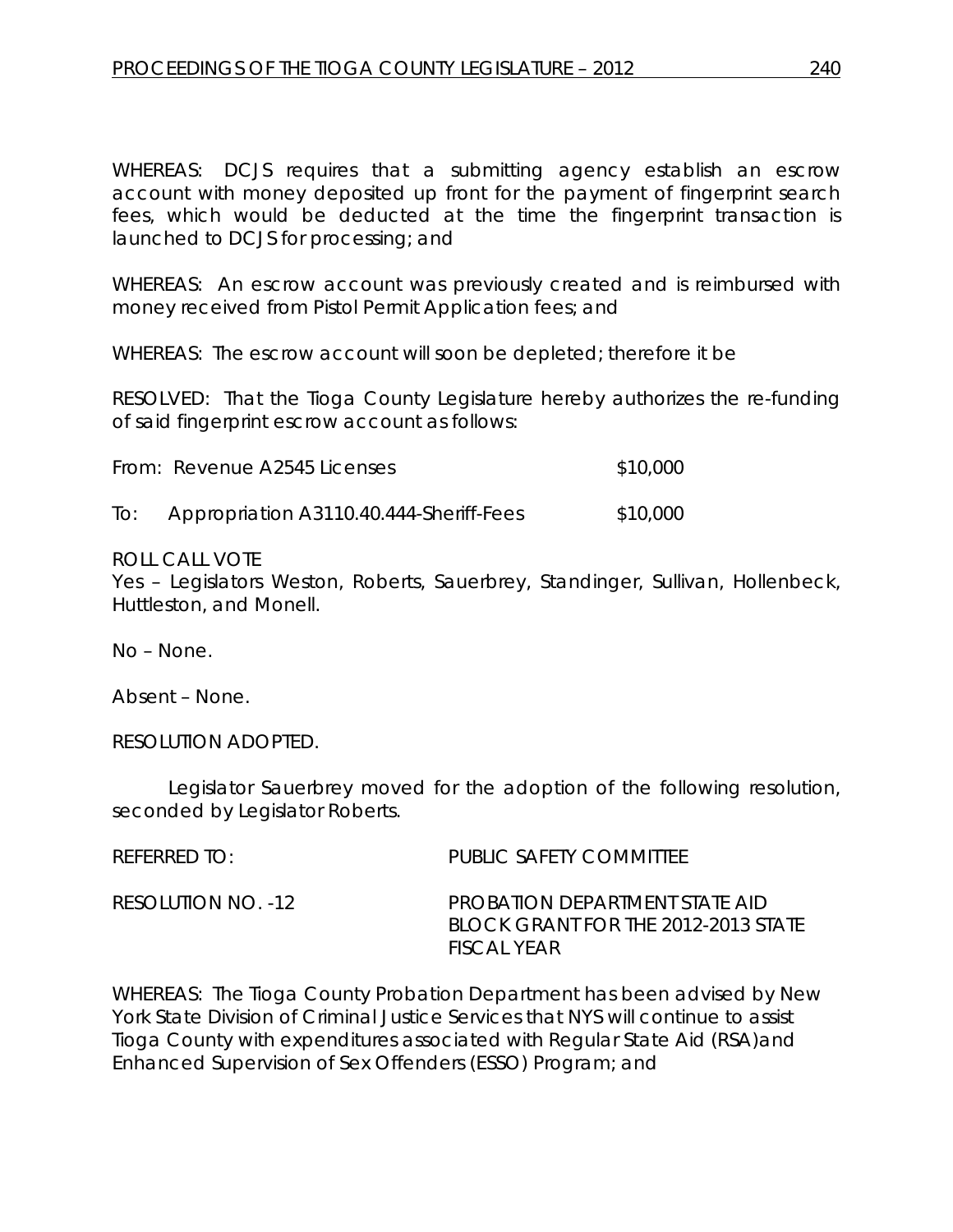WHEREAS: Tioga County Probation was advised on June 4, 2012 that the Department has been allocated \$125,463 for the 2012-2013 state fiscal year. These funds will be proportionally disbursed four times in the SFY, as follows:

| <b>Quarterly Payment</b><br>Month | Regular State Aid to<br>account A3310 | <b>Enhanced Supervision</b><br>of Sex Offenders to<br>account A 3316 |
|-----------------------------------|---------------------------------------|----------------------------------------------------------------------|
| <b>July 2012</b><br>\$31,365.75   | \$26,660.88                           | \$4,704.86                                                           |
| September 2012<br>\$31,365.75     | \$26,660.88                           | \$4,704.86                                                           |
| December 2012<br>\$31,365.75      | \$26,660.88                           | \$4,704.86                                                           |
| <b>March 2013</b><br>\$31,365.75  | \$26,660.88                           | \$4,704.86                                                           |
| Total<br>\$125,463                | \$106,643.55                          | \$18,819.45                                                          |

WHEREAS: DCJS will send quarterly payments of \$31,365.75 (totaling the above amount) in July 2012, September 2012, December 2012 and March 2013; therefore be it

RESOLVED: That these monies be credited by the Treasurer's Office to two different accounts, Account A3310 Regular State Aid in the amount of \$106,643.55 and Account A3316 Enhanced Supervision of Sex Offenders in the amount of \$18,819.45 as listed above.

Legislator Sauerbrey made a motion to withdraw the above resolution, seconded by Legislator Roberts.

ROLL CALL VOTE TO WITHDRAW RESOLUTION

Yes – Legislators Weston, Roberts, Sauerbrey, Standinger, Sullivan, Hollenbeck, Huttleston, and Monell.

No – None.

Absent – None.

RESOLUTION WITHDRAWN.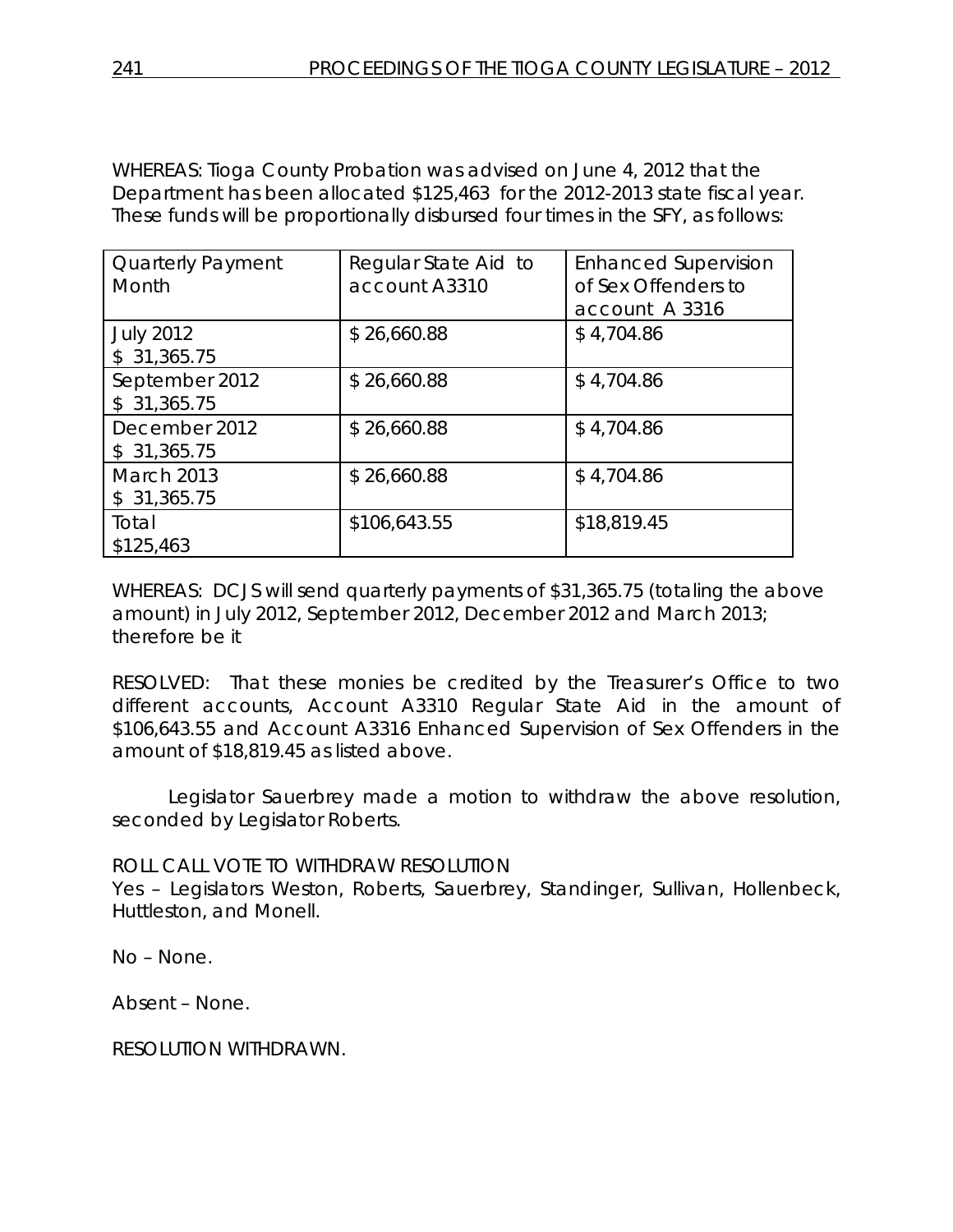Legislator Roberts moved for the adoption of the following resolution, seconded by Legislator Sullivan.

| RESOLUTION NO. 164-12<br>RESOLUTION TO HOLD A PUBLIC<br><b>HEARING FOR THE</b> |  |
|--------------------------------------------------------------------------------|--|
| <b>OWEGO-NICHOLS EIGHT-YEAR</b><br><b>AGRICULTURAL DISTRICT REVIEW</b>         |  |

WHEREAS: The Tioga County Legislature is reviewing a proposed plan for revision of the Owego-Nichols Agricultural District; and

WHEREAS: This review is being conducted pursuant to Article 25-AA of the New York State Agricultural & Markets Law; and 6NYCRR Part 617 State Environmental Quality Review Act; and

WHEREAS: The proposed plan and map, as recommended by the Tioga County Agriculture & Farmland Protection Board and the Tioga County Planning Board, is available for public inspection at the Clerk of Legislature's Office at 56 Main St. in Owego and the Town Halls of Owego and Nichols; now therefore be it

RESOLVED: That a public hearing will be held on Wednesday, July 25, 2012 at the Owego Town Hall, 10:00 am. All interested parties will be heard by the Tioga County Legislature at this hearing.

### ROLL CALL VOTE

Yes – Legislators Weston, Roberts, Sauerbrey, Standinger, Sullivan, Hollenbeck, Huttleston, and Monell.

No – None.

Absent – None.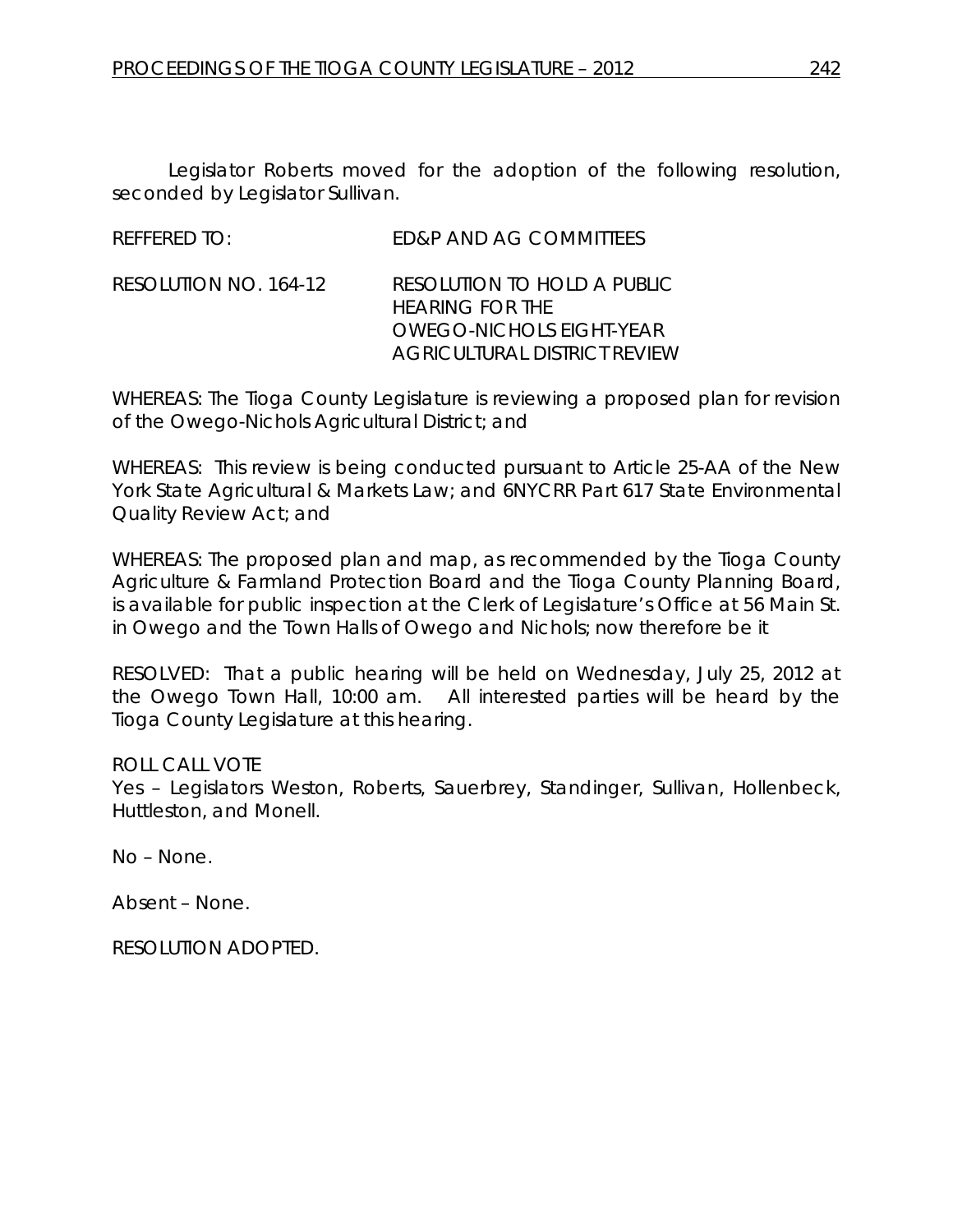Legislator Roberts moved for the adoption of the following resolution, seconded by Legislator Sullivan.

REFERRED TO: ED&P COMMITTEE

RESOLUTION NO. 165-12 *APPOINT MEMBER TO THE TIOGA COUNTY PLANNING BOARD*

WHEREAS: The Tioga County Planning Board position from the Town of Spencer has not been filled since 11/2009; and

WHEREAS: The Spencer Town Board has found Nathan Clark willing to serve and nominated him to this position; therefore be it

RESOLVED: That the Tioga County Legislature appoints Nathan Clark to serve as the Town of Spencer representative on the Tioga County Planning Board replacing Frank Koehler, to serve a term of 7/10/2012 - 12/31/2013.

ROLL CALL VOTE

Yes – Legislators Weston, Roberts, Sauerbrey, Standinger, Sullivan, Hollenbeck, Huttleston, and Monell.

No – None.

Absent – None.

RESOLUTION ADOPTED.

Legislator Roberts moved for the adoption of the following resolution, seconded by Legislator Sauerbrey.

| REFERRED TO:          | PUBLIC SAFETY COMMITTEE                                                                                                              |
|-----------------------|--------------------------------------------------------------------------------------------------------------------------------------|
| RESOLUTION NO. 166-12 | AUTHORIZE THE SUBMISSION OF AN<br><b>FY2012 ASSISTANCE TO FIREFIGHTERS</b><br><b>GRANT APPLICATION - FIRE</b><br>COORDINATORS OFFICE |

WHEREAS: The NYS Division of Homeland Security and Emergency Services has announced Assistance to Firefighters grant funding; and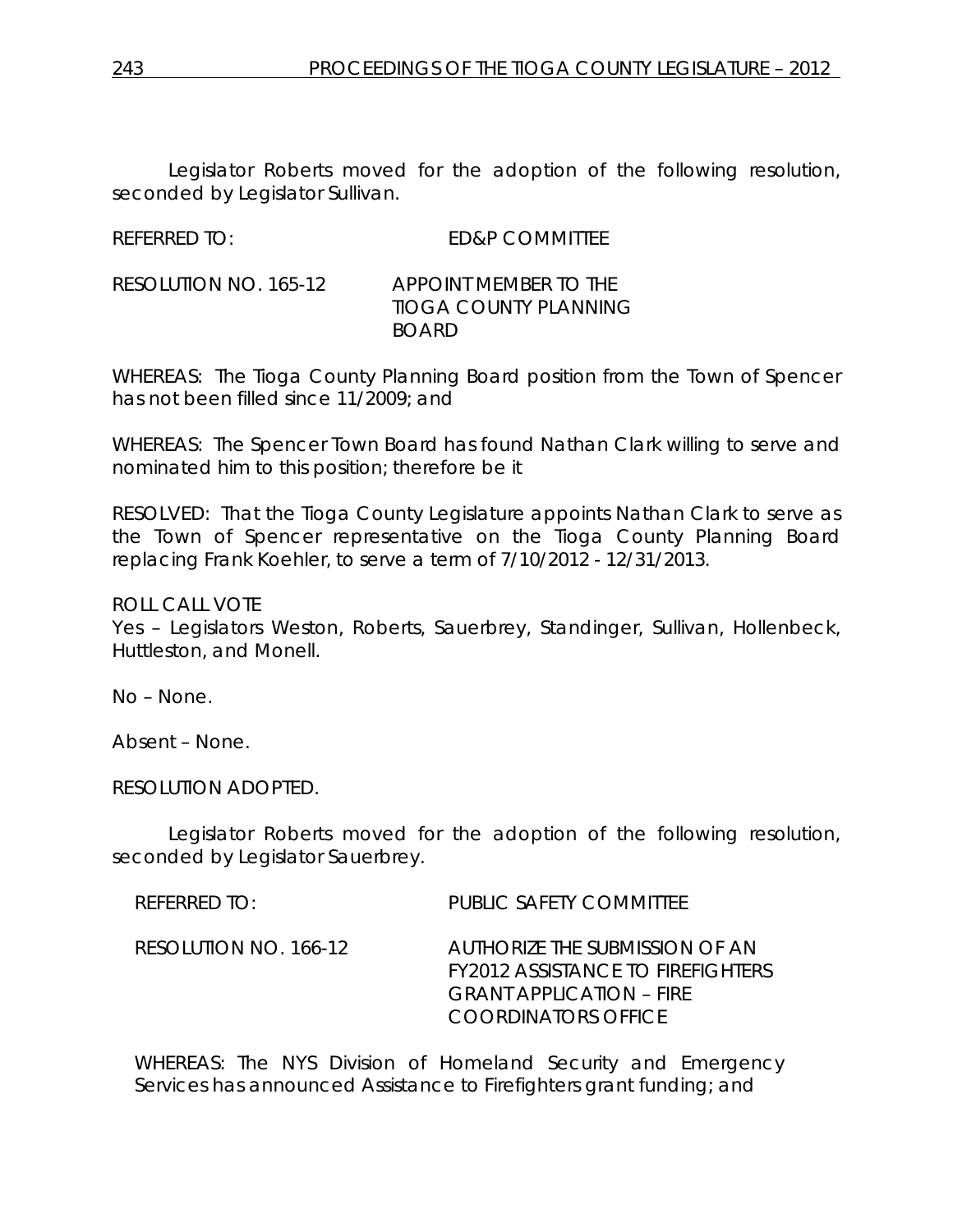WHEREAS: Applications for this grant must be received no later than July 6, 2012; and

WHEREAS: County Policy #47 requires that a resolution be approved before any such grant application be submitted; therefore be it

RESOLVED: That the Tioga County Fire Coordinators Office be authorized to submit the appropriate grant application for the purpose of securing this funding, and authorizes the Chair of the Legislature to sign such application.

#### ROLL CALL VOTE

Yes – Legislators Weston, Roberts, Sauerbrey, Standinger, Sullivan, Hollenbeck, Huttleston, and Monell.

No – None.

Absent – None.

RESOLUTION ADOPTED.

Legislator Sauerbrey moved for the adoption of the following resolution, seconded by Legislator Sullivan.

REFERRED TO: PUBLIC SAFETY COMMITTEE

RESOLUTION NO. 167-12 *AUTHORIZE THE SUBMISSION OF A ROUND 2 STATEWIDE INTEROPERABLE COMMUNICATIONS GRANT APPLICATION – FIRE COORDINATORS OFFICE*

WHEREAS: The NYS Division of Homeland Security and Emergency Services has announced Interoperable communications grant funding; and

WHEREAS: Applications for this grant must be received no later than July 16, 2012; and

WHEREAS: County Policy #47 requires that a resolution be approved before any such grant application be submitted; therefore be it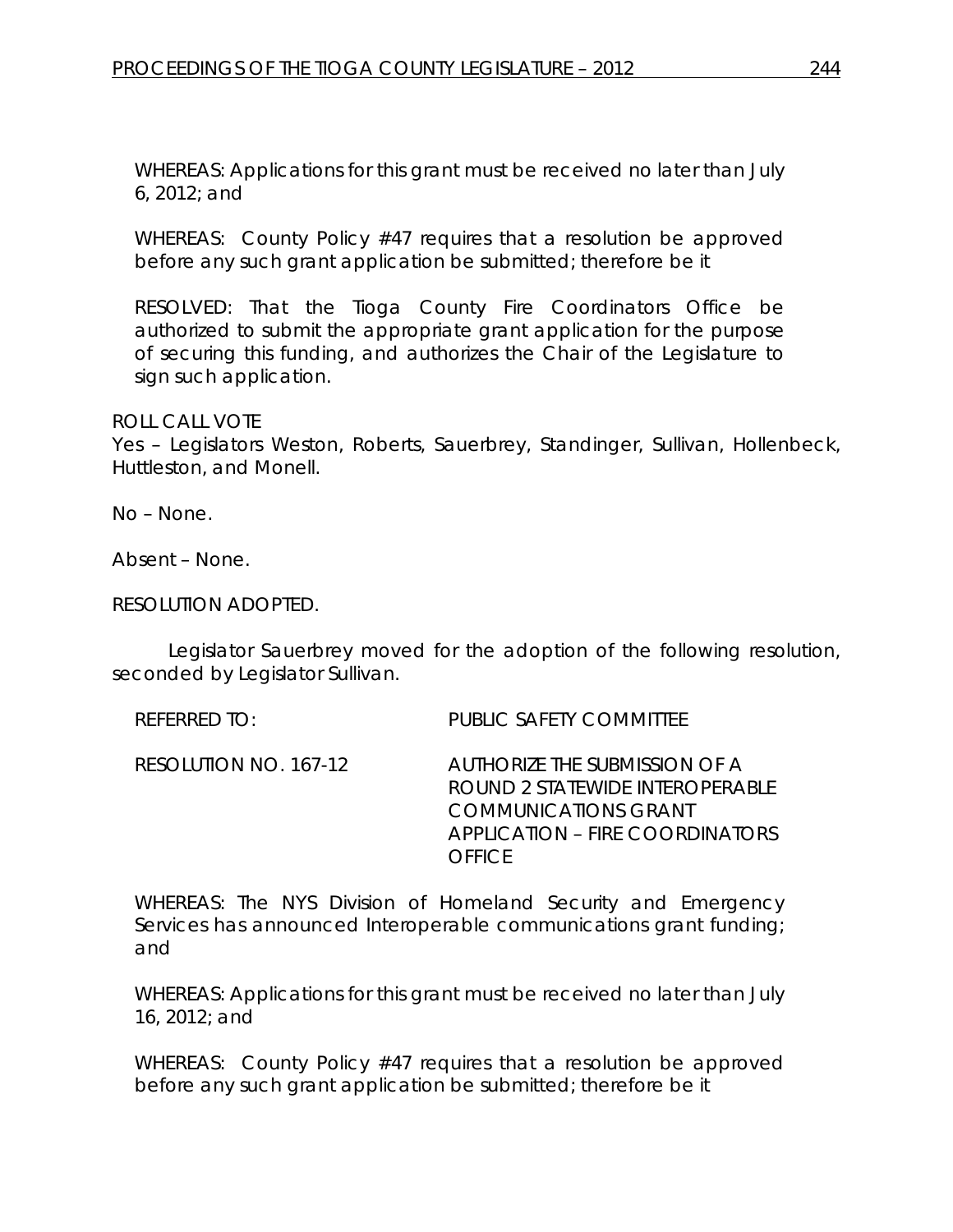RESOLVED: That the Tioga County Fire Coordinators Office be authorized to submit the appropriate grant application for the purpose of securing this funding, and authorizes the Chair of the Legislature to sign such application.

ROLL CALL VOTE

Yes – Legislators Weston, Roberts, Sauerbrey, Standinger, Sullivan, Hollenbeck, Huttleston, and Monell.

No – None.

Absent – None.

RESOLUTION ADOPTED.

Legislator Sauerbrey moved for the adoption of the following resolution, seconded by Legislator Standinger.

REFERRED TO: PUBLIC SAFETY COMMITTEE

RESOLUTION NO. 168-12 *AUTHORIZE THE CHAIR OF THE LEGISLATURE TO ENTER INTO THE SOUTHERN TIER EAST REGIONAL EMERGENCY SERVICE INTEROPERABLE COMMUNICATION ALLIANCE AGREEMENT – FIRE COORDINATORS OFFICE*

WHEREAS: There is a need to cooperate and establish an interoperability communications network for emergency service communications to serve the Southern Tier East Region; and

WHEREAS: This need has been expressed in the National SAFECOM program, is encouraged by the Federal Government through a number of federal grant programs, and is well recognized as the future for planning interoperable communications systems; and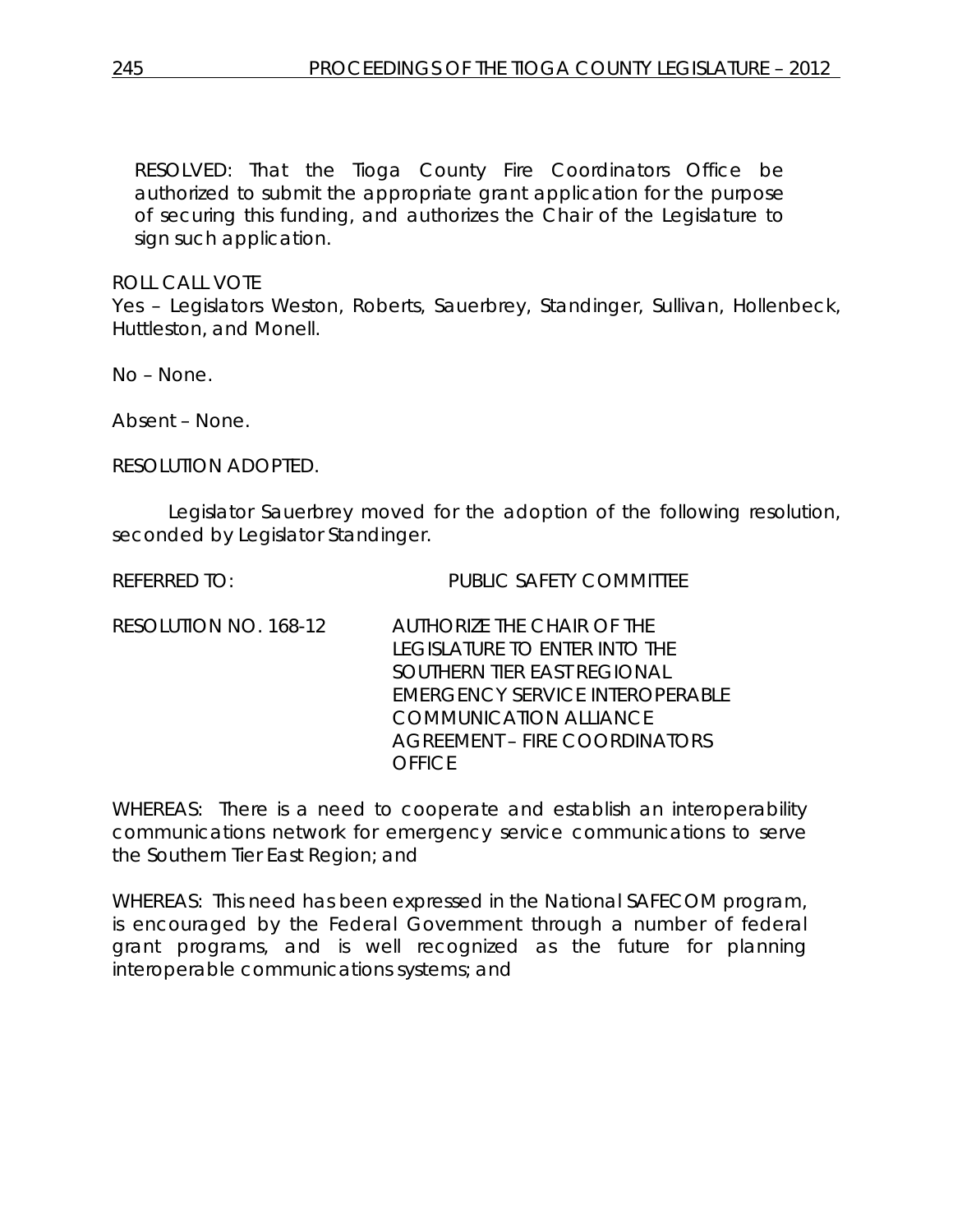WHEREAS: In order to seek federal funding for such initiatives, it is the desire of the Counties of Broome, Chenango, Cortland, Delaware, Otsego, Schoharie, Tioga and Tompkins, to form the Emergency Service Interoperable Communication Alliance for the Eastern Southern Tier (hereinafter referred to as "Regional Interoperable Communications Alliance"; and

WHEREAS: It is desirable that the Regional Interoperable Communications Alliance be endorsed by its participant active counties, and that its responsibilities be formally set forth; now therefore be it

RESOLVED: That the County of Tioga, for the reasons set forth above , and pursuant to the authority provided under Article 5-G of the New York State General Municipal Law, hereby expresses its desire to work with its neighboring counties as an active member of the Southern Tier East Emergency Service Interoperable Communication Alliance and officially designates its (E-911 Coordinator/ Emergency Services Coordinator/ Chief Communications Officer/ or Fire Coordinator ) to be its official representative to said Alliance, and be it further

RESOLVED: That once activated the Regional Interoperable Communications Alliance will be governed in the manner set forth in the Memorandum of Understanding; and be it further

RESOLVED: That the Regional Interoperable Communications Alliance shall be activated upon the adoption of this resolution by this county and any two other counties listed as potential member counties, and that the Alliance shall only represent those counties with active memberships.

### ROLL CALL VOTE

Yes – Legislators Weston, Roberts, Sauerbrey, Standinger, Sullivan, Hollenbeck, Huttleston, and Monell.

No – None.

Absent – None.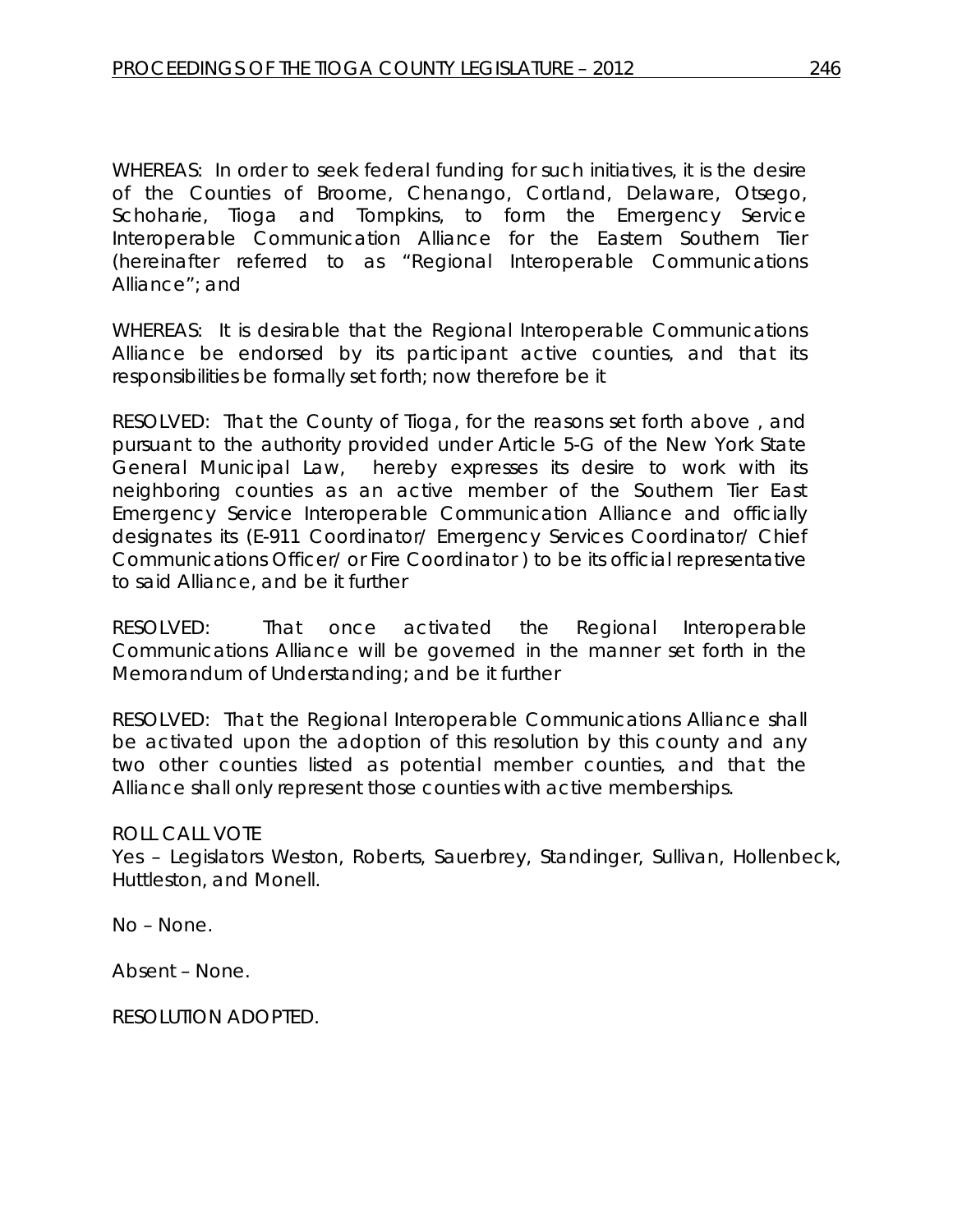Legislator Roberts moved for the adoption of the following resolution, seconded by Legislator Sullivan.

REFERRED TO: PUBLIC WORKS

RESOLUTION NO. 169-12 *HIRE DELTA ENGINEERS FOR INSPECTION SERVICES FOR PSB MECHANICAL EQUIPMENT ROOM UPGRADES PROJECT*

WHEREAS: The Commissioner of Public Works included in the 2012 budget, funds for the Public Safety Building Boilers; and

WHEREAS: June 12, 2012 the Tioga County Legislature awarded the Mechanical Room Upgrades for the Public Safety Building to Evans Mechanical; and

WHEREAS: Delta Engineers, Endwell, NY did the design work for this project; therefore be it

RESOLVED: That the Tioga County Legislature hire Delta Engineers, Endwell, NY for inspection services for this project not to exceed \$32,540 to be paid out of the Buildings Capital Boiler account H1620.21-929.

### ROLL CALL VOTE

Yes – Legislators Weston, Roberts, Sauerbrey, Standinger, Sullivan, Hollenbeck, Huttleston, and Monell.

No – None.

Absent – None.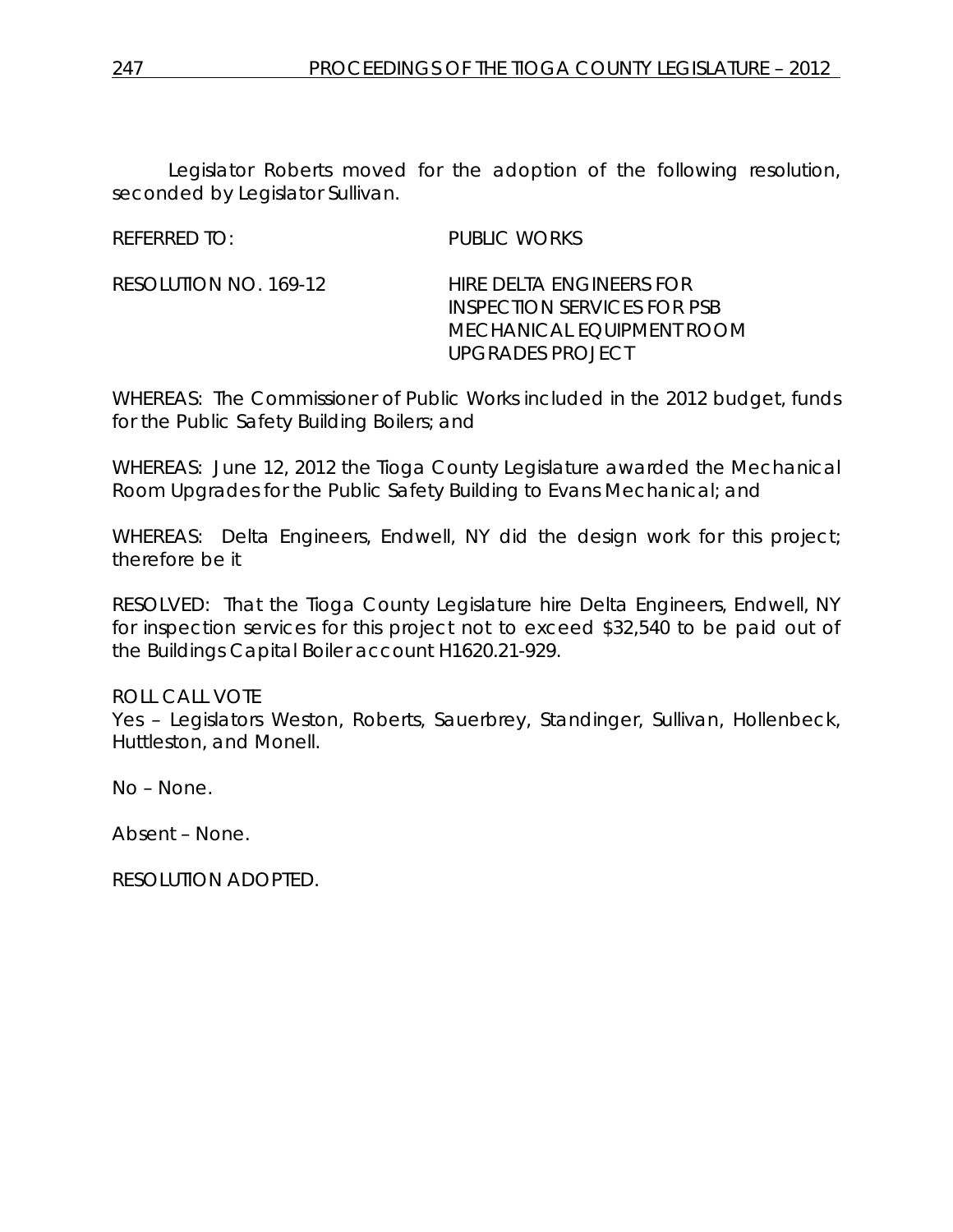Legislator Sullivan moved for the adoption of the following resolution, seconded by Legislator Standinger.

REFERRED TO: FINANCE/LEGAL COMMITTEE

RESOLUTION NO. 170-12 *RESOLUTION CANCELLING THE ENFORCEMENT OF THE COLLECTION OF DELINQUENT TAXES AND FUTURE TAXES OF CERTAIN PROPERTIES PURSUANT TO ARTICLE ELEVEN OF THE REAL PROPERTY TAX LAW*

WHEREAS: The Treasurer of the County of Tioga has recommended that the properties listed below be removed from the collection of past delinquent taxes and future Real Property taxes due to the environmental contamination on the property; and

WHEREAS: The Legislature has reviewed the properties and has concurred with this recommendation; now be it therefore

RESOLVED: That the Tioga County Legislature has and does hereby determine that there is no practical method to enforce the existing tax lien on the following property and that a supplementary proceeding under §1138(5) of the Real Property Tax Law would not be effective; and be it further

RESOLVED: That the Legislature further has and does hereby determine that there is no practical method to enforce any future tax liens against the said parcel, and directs the enforcing officer to issue a Certificate of Prospective Cancellation and file a copy of the Certificate with the Assesso-r of the assessing unit in which the parcel is located and with the County Director of Real Property Tax Services; and be it further

RESOLVED: That the Treasurer chargeback any portion of the cancelled tax which has been guaranteed to the appropriate Town, Village and School District of the following property:

Northern Tioga Enterprises, LLC – Owned by Leroy Eiklor Town of Newark Valley Act. 65 Taxes owed: 2010, 2011 & 2012 (\$34,590.50) Tax Map Number: 64.19-3-32.2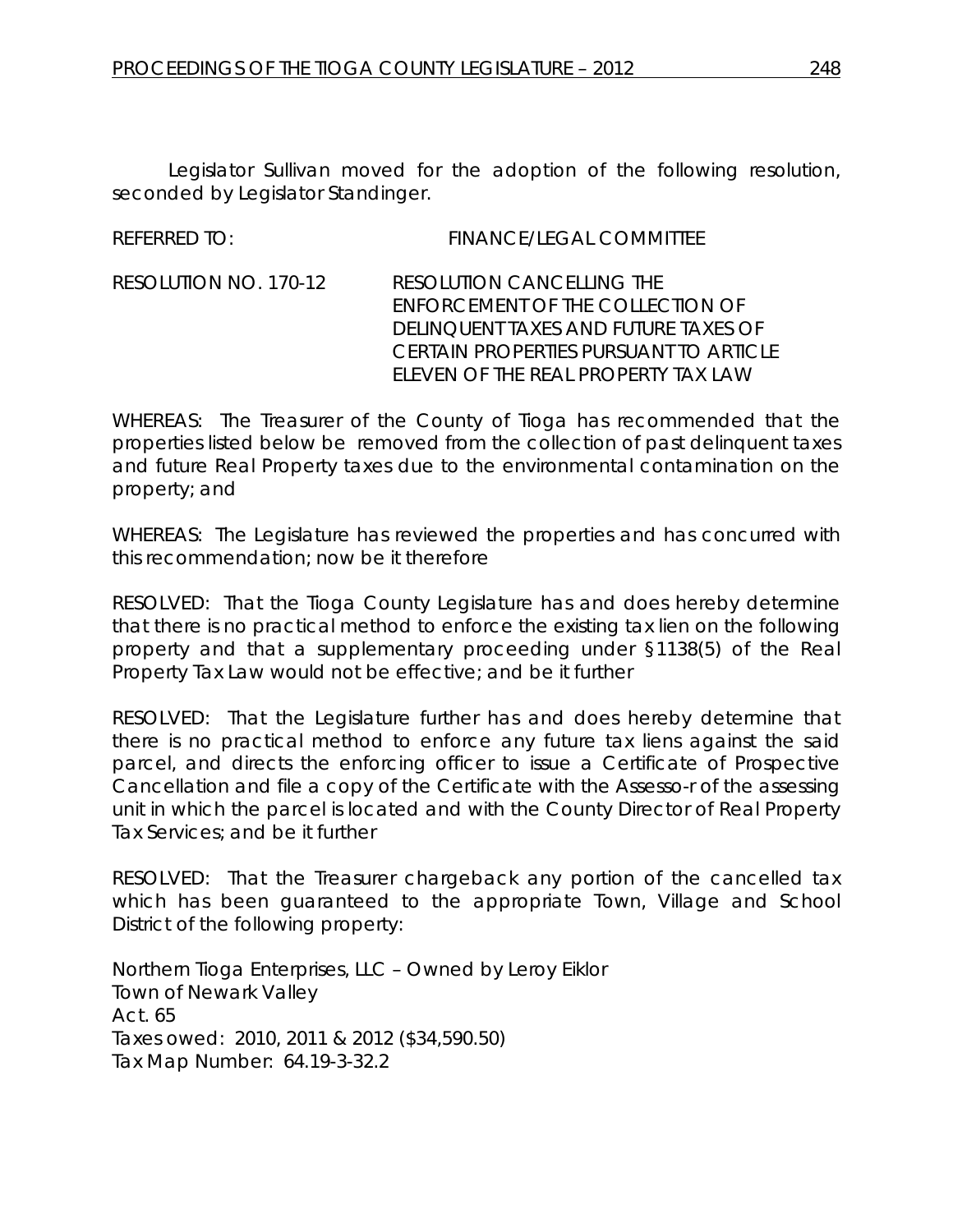## ROLL CALL VOTE

Yes – Legislators Weston, Roberts, Sauerbrey, Standinger, Sullivan, Hollenbeck, Huttleston, and Monell.

No – None.

Absent – None.

RESOLUTION ADOPTED.

Legislator Sullivan moved for the adoption of the following resolution, seconded by Legislator Hollenbeck.

### REFERRED TO: FINANCE/LEGAL COMMITTEE

RESOLUTI0N NO. 171-12 *AUTHORIZE THE SALE OF FRED L. & HELEN M. DRAKE PROPERTY LOCATED IN THE TOWN OF SPENCER TO PATRICIA ADAMS OR HER ASSIGNS* 

WHEREAS: Property located in the Town of Spencer, assessed to Fred L. & Helen M. Drake, identified as Tax Map number 69.00-2-23.10, parcel number 667 owes 2010, 2011 and 2012 taxes and is past the last date of redemption; and

WHEREAS: The County has been approached by Fred L. Drakes sister, Patricia Adams, who has made an offer to purchase the property for \$1900.00, "as is", thereby placing the property back on the tax rolls; be it therefore

RESOLVED: That the Chair of the Tioga County Legislature be and hereby is authorized to sign and record on receipt of \$1,900.00 and recording costs of \$310.00, a Quit Claim Deed conveying the property assessed to Fred L. & Helen M. Drake, located in the, Town of Tioga, identified on the Town of Tioga Tax Map as number 69.00-2-23.10, parcel number 667, to Patricia Adams, or her assigns.

### ROLL CALL VOTE

Yes – Legislators Weston, Roberts, Sauerbrey, Standinger, Sullivan, Hollenbeck, Huttleston, and Monell.

No – None.

Absent – None.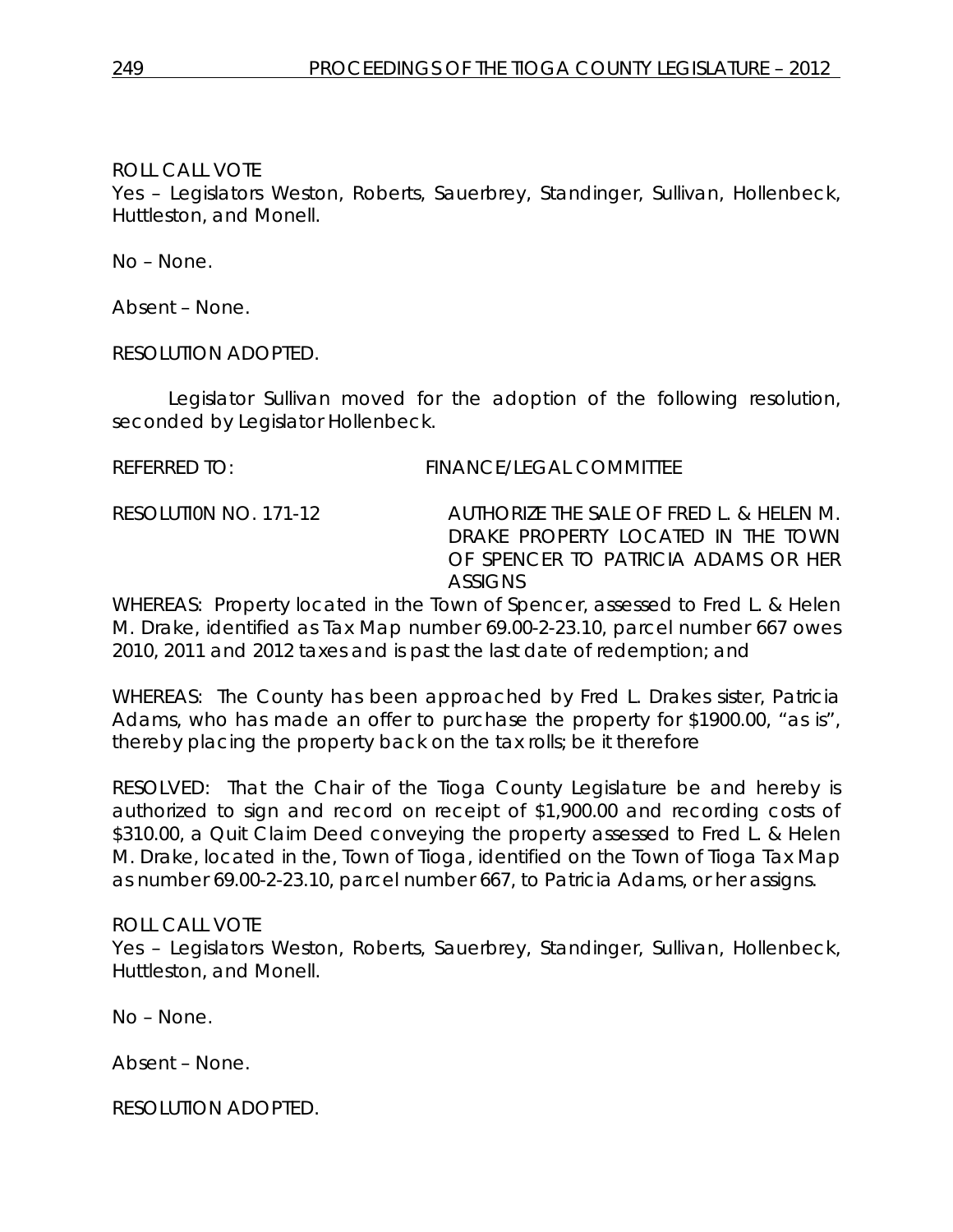Legislator Sullivan moved for the adoption of the following resolution, seconded by Legislator Standinger.

| <b>REFERRED TO:</b> | <b>FINANCE/LEGAL COMMITTEE</b> |
|---------------------|--------------------------------|
|                     |                                |

RESOLUTI0N NO. 172-12 *AUTHORIZE THE SALE OF BETH STILSON PROPERTY LOCATED IN THE TOWN OF TIOGA TO MARK STILSON OR HIS ASSIGNS* 

WHEREAS: Property located in the Town of Tioga, assessed to Beth Stilson, identified as Tax Map number 126.00-1-12.15, parcel number 754 owes 2010, 2011 and 2012 taxes and is past the last date of redemption; and

WHEREAS: The County has been approached by Mark Stilson, who has made an offer to purchase the property for \$7,700.00, "as is", thereby placing the property back on the tax rolls; be it therefore

RESOLVED: That the Chair of the Tioga County Legislature be and hereby is authorized to sign and record on receipt of \$7,700.00 and recording costs of \$185.00, a Quit Claim Deed conveying the property assessed to Mark Stilson, located in the, Town of Tioga, identified on the Town of Tioga Tax Map as number 126.00-1-12.15, parcel number 754, to Mark Stilson, or his assigns.

ROLL CALL VOTE Yes – Legislators Weston, Roberts, Sauerbrey, Standinger, Sullivan, Hollenbeck, Huttleston, and Monell.

No – None.

Absent – None.

RESOLUTION ADOPTED.

Legislator Sullivan moved for the adoption of the following resolution, seconded by Legislator Monell.

| REFERRED TO:          | <b>FINANCE/LEGAL COMMITTEE</b>                                                                                      |
|-----------------------|---------------------------------------------------------------------------------------------------------------------|
| RESOLUTION NO. 173-12 | AUTHORIZE TIOGA COUNTY<br>TO HIRE MANASSE AUCTIONEERS<br>TO AUCTION REAL PROPERTY ACOUIRED<br>BY COUNTY FORECLOSURE |
|                       |                                                                                                                     |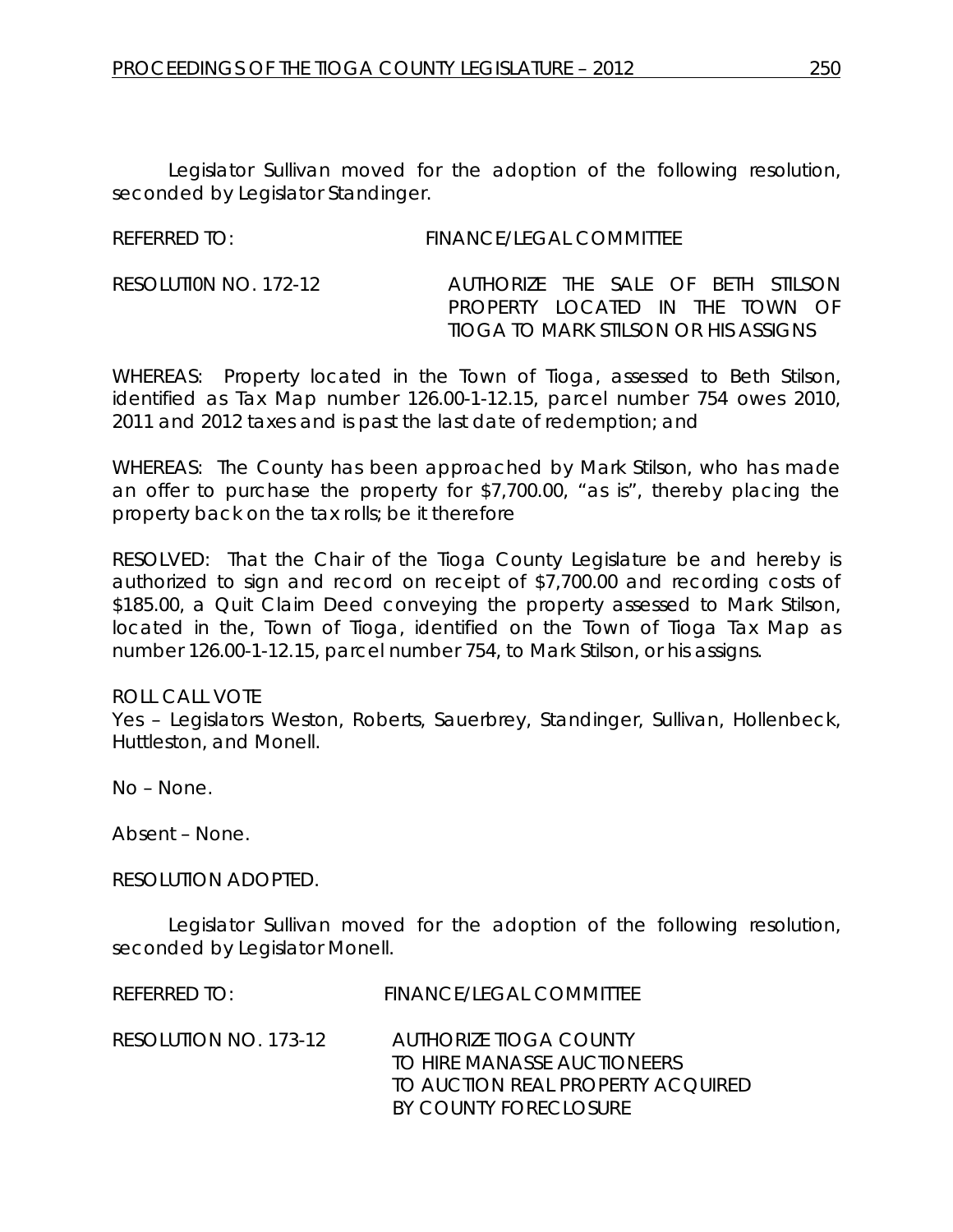WHEREAS: James P. McFadden, Tioga County Treasurer is in charge of implementing the foreclosure of taxes under Article Eleven of the Real Property Tax Law; and

WHEREAS: Tioga County is the owner of numerous properties which it has acquired for delinquent taxes, which are surplus to the County needs; and

WHEREAS: Manasse Auctioneers has been contacted to perform the services of a public auction and Manasse Auctioneers has agreed to compensation of a uniform seven percent (7%) buyers premium, Tioga County will pay no expenses; and

WHEREAS: It is the intent of the Tioga County Legislature to place the properties back on the tax rolls; be it therefore

RESOLVED: That the Chair of the Tioga County Legislature be and hereby is authorized to contract the services of Manasse Auctioneers for the public auction of tax foreclosure properties, pending approval by the County Attorney as to form.

### ROLL CALL VOTE

Yes – Legislators Weston, Roberts, Sauerbrey, Standinger, Sullivan, Hollenbeck, Huttleston, and Monell.

No – None.

Absent – None.

### RESOLUTION ADOPTED.

Legislator Sullivan moved for the adoption of the following resolution, seconded by Legislator Sauerbrey.

| $R$ FFFRRFD TO:       | FINANCE/LEGAL COMMITTEE                                                       |
|-----------------------|-------------------------------------------------------------------------------|
| RESOLUTION NO. 174-12 | AUTHORIZE SALE OF COUNTY<br>OWNED PROPERTIES ACOUIRED<br>FOR DELINOUENT TAXES |

WHEREAS: Tioga County is the owner of numerous properties which it has acquired for delinquent taxes, which are surplus to the County needs; and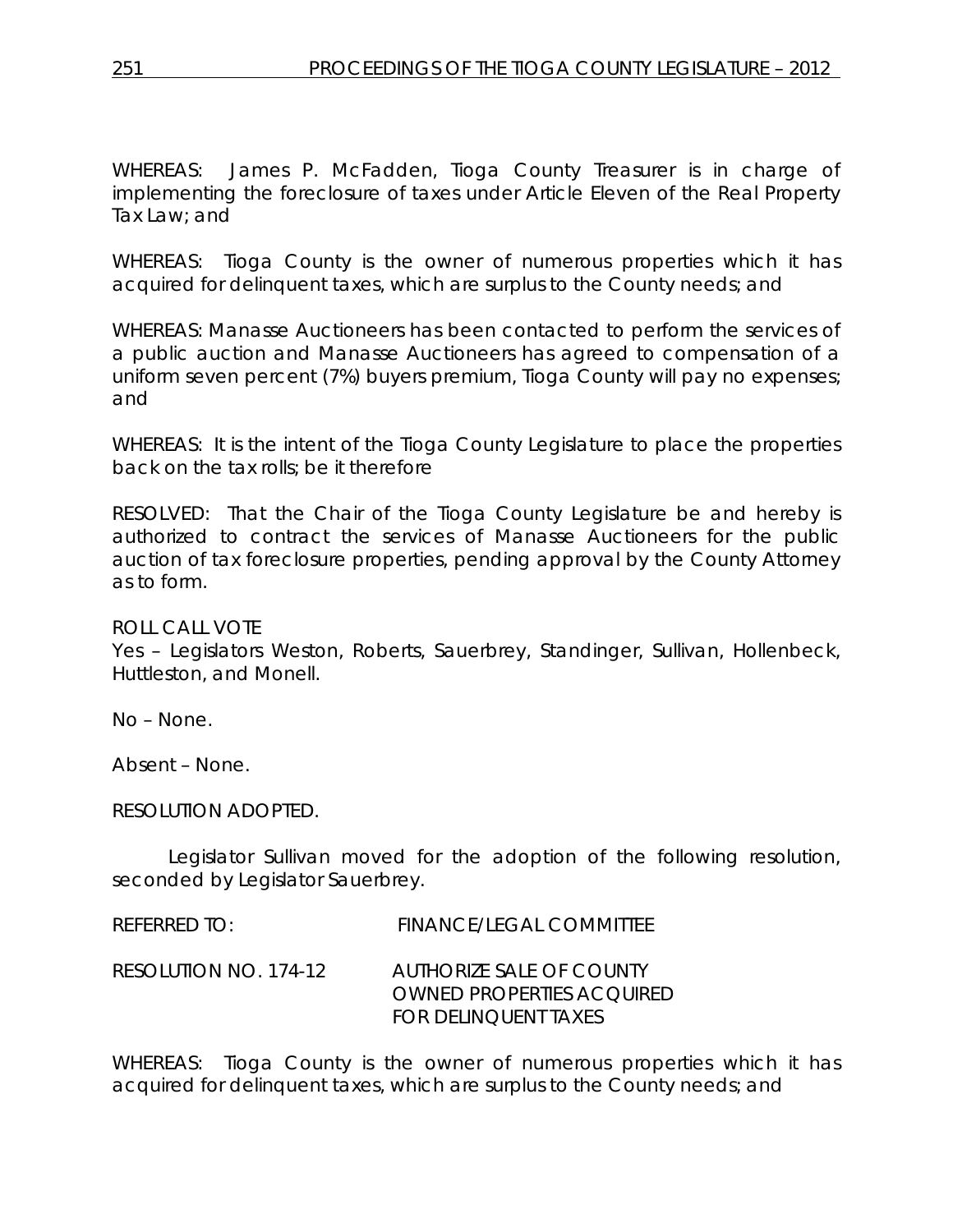WHEREAS: It is the intent of the Tioga County Legislature to place the properties back on the tax rolls; be it therefore

RESOLVED: That the following properties be sold at public auction to be held in the Edward D. Hubbard Auditorium in the Tioga County Office Building, 56 Main Street, Owego, New York on August 8, 2012 at 6:00 p.m. conducted by Manasse Auctioneers.

#### Town of Barton:

146.00-1-1.20, John & Mary Lou Darrah 122.18-21-25.10, Guy & Jennifer Leach

Town of Berkshire: 14.00-2-1, Estate of David N DeGruttalo 22.00-1-5.6, William L McKinnon Jr.

Town of Newark Valley: 64.15-3-32, Joseph Breitwiser 54.00-1-26.12, John & Carol Dingman 64.19-1-20.12, Elsie Muzek 53.00-1-44.20, Diana Ogden

Town of Owego: 175.00-2-57, Marian Card 131.20-1-13, Anna Cederborg 117.19-2-12, Daniel R & Ellen S. Cronk 131.17-2-3.4, Leo & Sheila Cueto 117.20-1-8, Ellen D & Lester L. Harris 152.00-1-12, Charles R. Hawk 152.00-1-11, Charles R. Hawk 152.16-1-2, Walter & Hannah Hickey 162.00-1-22, Michael R. Lindsey 130.00-1-70, Loco Holdings, LLC 142.14-1-27.21, Loco Holdings, LLC 129.00-2-31, Richard McCann 128.08-3-42, Diana Predmore 128.08-3-17, Wendy E. Van Der Karr 132.09-1-7, Evelyn M. Vavra 129.05-3-7, County of Tioga (17 Fulton Street)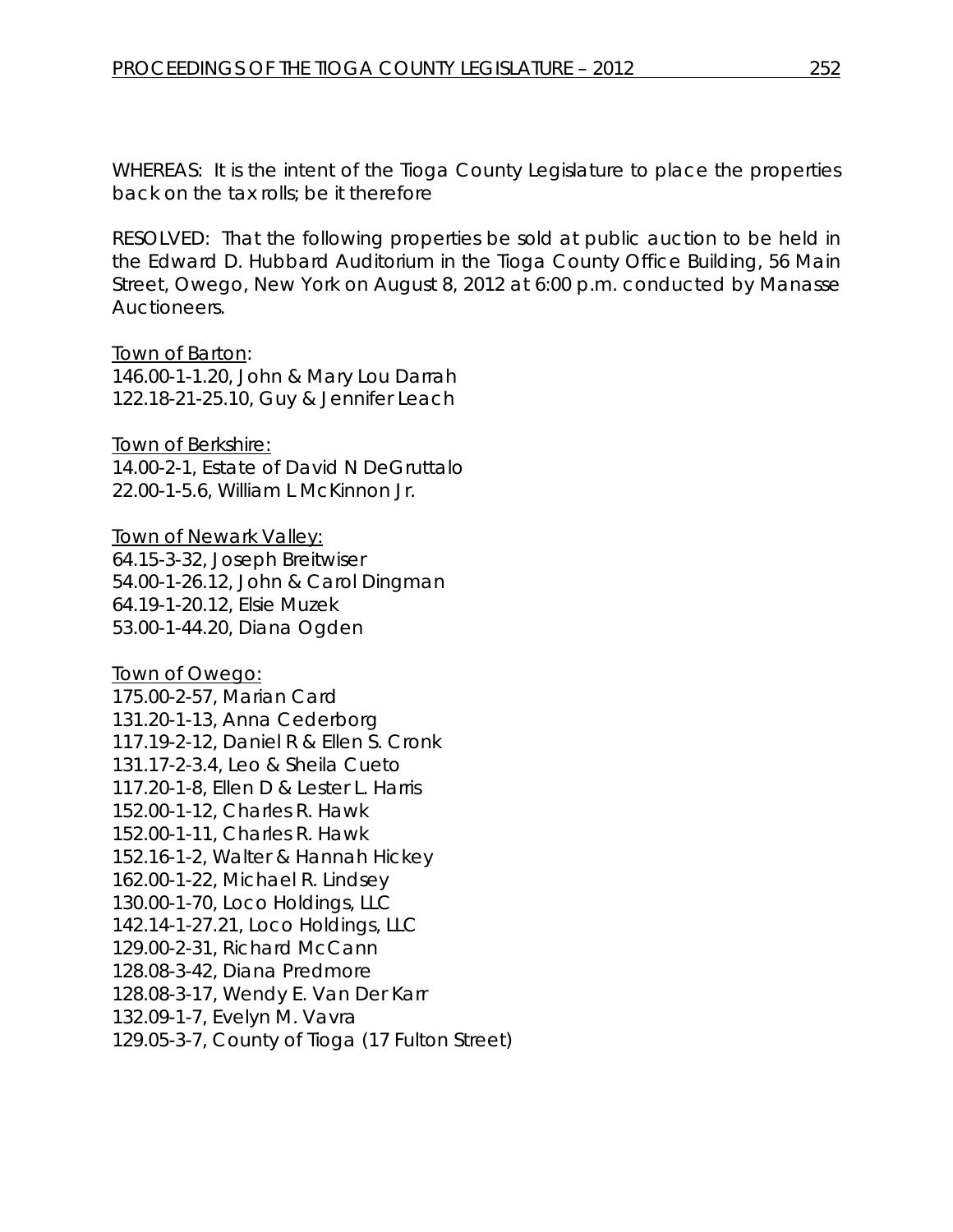Town of Richford: 14.00-1-21, David N. & Gloria M. DeGruttlao 16.00-1-16, Vernon Gehm

Town of Spencer: 80.00-1-33.10, John Jeffords 69.00-1-25.20, County of Tioga (David Neilsen)

Town of Tioga: 116.00-1-10.11, Grace I. Blunt 102.16-1-5.20, Carl F. & Ami L. Pierce 149.09-1-16, Daniel A. & Bruce P. Stauder

ROLL CALL VOTE Yes – Legislators Weston, Roberts, Sauerbrey, Standinger, Sullivan, Hollenbeck, Huttleston, and Monell.

No – None.

Absent – None.

RESOLUTION ADOPTED.

Legislator Sullivan moved for the adoption of the following resolution, seconded by Legislator Hollenbeck.

REFERRED TO: LEGISLATIVE WORKSESSION

| RESOLUTION NO. 175–12 | AMEND POLICY 29           |
|-----------------------|---------------------------|
|                       | RULES OF PROCEDURE OF THE |
|                       | TIOGA COUNTY LEGISLATURE  |

WHEREAS: Policy 29 Rules of Procedure of the Tioga County Legislature needs to be amended regarding committees and a couple of other minor changes; therefore be it

RESOLVED: That Policy 29 Rules of Procedure of the Tioga County Legislature be and hereby is amended as follows:

Section 1-Organization & Procedure – I. Meetings – (1) Organizational Meeting. The fourth paragraph needs to be changed to reflect "Local Law 2 of the year 2011".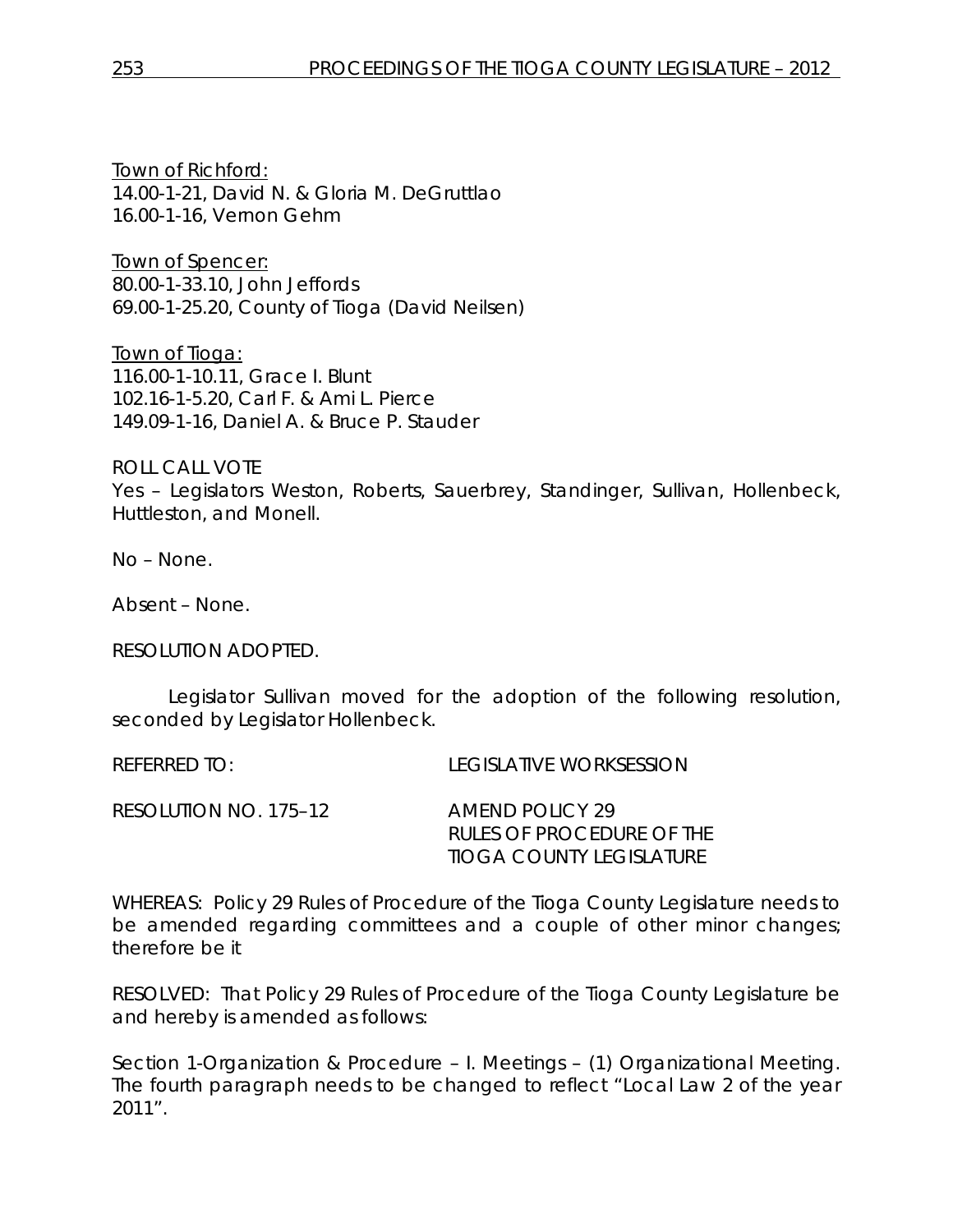Section 2 – Committees (11) standing committees needs to be changed as follows: Economic Development/Planning/Tourism/Tioga Employment Center & Agriculture. Tioga Employment Center needs to be removed in the title of the committee and paragraph (4) needs to be eliminated.

Section 2 – Committees (11) standing committees needs to be changed as follows: Health & Human Services. A paragraph (5) needs to be added as follows: (5) All matters pertaining to the operation of the Tioga Employment Center Office.

Section 2- Committees (11) standing committees needs to be changed as follows: Public Works. Paragraph (4) needs to have the words "solid waste" removed.

Section 4 – Appointments (2) (o) needs to read "Manager of Employment & Training who shall serve according to Civil Service Law".

And be it further

RESOLVED: That the remainder of Policy 29 Rules of Procedure of the Tioga County Legislature shall remain in full force and effect.

### ROLL CALL VOTE

Yes – Legislators Weston, Roberts, Sauerbrey, Standinger, Sullivan, Hollenbeck, Huttleston, and Monell.

No – None.

Absent – None.

### RESOLUTION ADOPTED.

Legislator Standinger moved for the adoption of the following resolution, seconded by Legislator Sauerbrey.

| REFERRED TO:          | <b>COUNTY CLERK'S COMMITTEE</b><br>PERSONNEL COMMITTEE                                                                                                               |
|-----------------------|----------------------------------------------------------------------------------------------------------------------------------------------------------------------|
| RESOLUTION NO. 176-12 | RECLASSIFY VACANT ACCOUNT CLERK-TYPIST<br><b>POSITION TO MOTOR VEHICLE EXAMINER:</b><br><b>REQUEST WAIVER OF 90-DAY HIRING DELAY</b><br><b>COUNTY CLERK'S OFFICE</b> |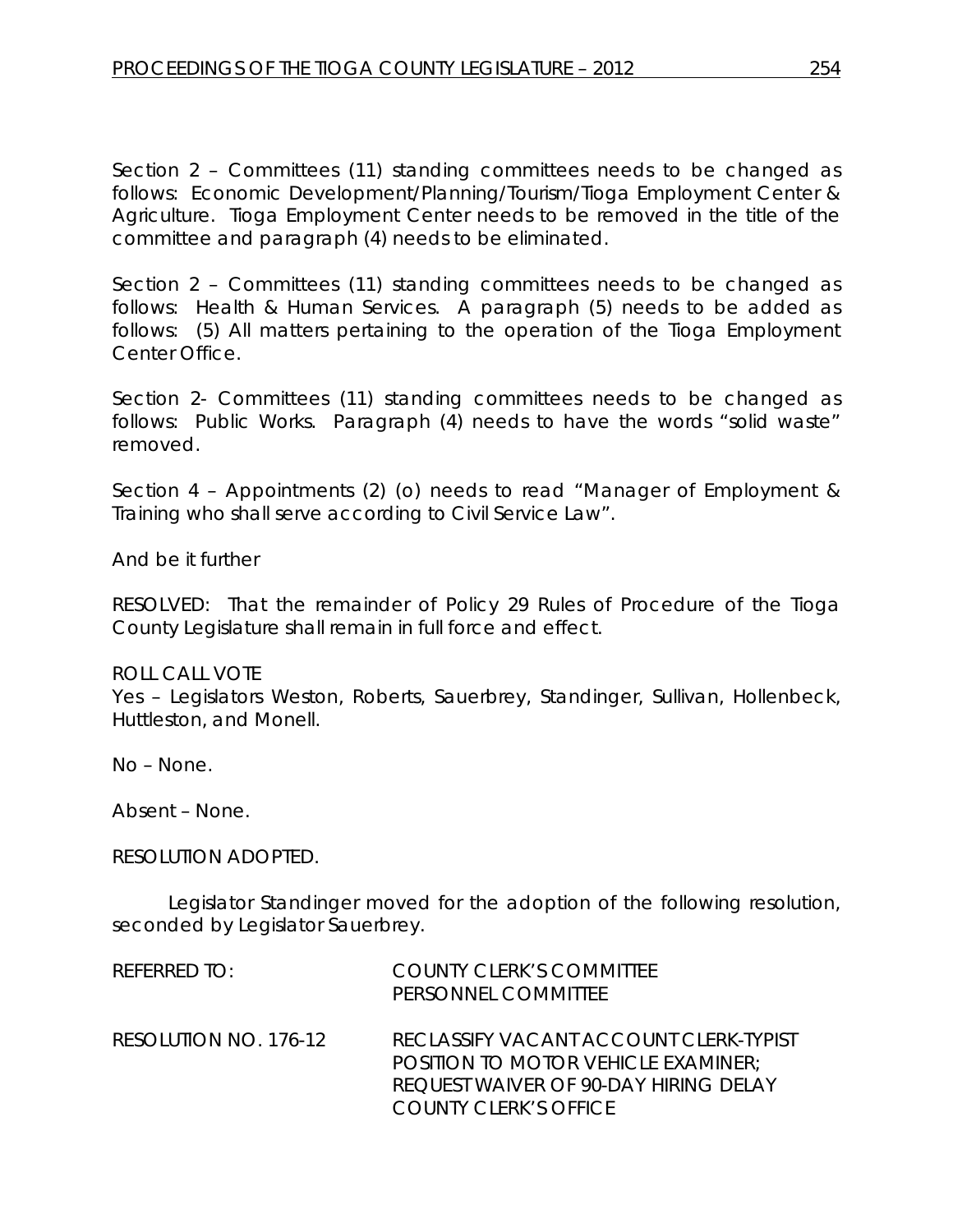WHEREAS: Legislative approval is required for positions to be reclassified; and

WHEREAS: Resolution 277-11 extended the 90-day hiring delay through December 31, 2012; and

WHEREAS: The County Clerk's Office, Department of Motor Vehicles, will experience a vacancy on August 31, 2012, when a long term employee, Patricia Zorn, retires from the position of Account Clerk-Typist ; and

WHEREAS: Said position has been ear marked for reclassification upon vacancy due to a classification review conducted in 2004 which created the title of Motor Vehicle Examiner to better reflect the duties performed within the Department of Motor Vehicles; and

WHEREAS: The upcoming vacancy for this revenue generating department will result in diminished services to the public; and

WHEREAS: The Department of Motor Vehicles currently has a part-time staff person serving in the title of Motor Vehicle Examiner who has expressed interest in being reassigned to full-time employment; therefore be it

RESOLVED: That upon Ms. Zorn's retirement, the vacant position of Account Clerk-Typist (CSEA salary grade IV) shall be reclassified to Motor Vehicle Examiner (CSEA salary grade IV); and be it further

RESOLVED: That the County Clerk is hereby granted a waiver from the 90-day hiring delay and is authorized to fill a full-time, Motor Vehicle Examiner position at an annual salary of \$23,621 (CSEA salary grade IV) with the reassignment of Rebecca Gallo from part-time to full-time effective August 31, 2012.

ROLL CALL VOTE

Yes – Legislators Weston, Roberts, Sauerbrey, Standinger, Hollenbeck, Huttleston, and Monell.

No – None.

Absent – Legislator Sullivan.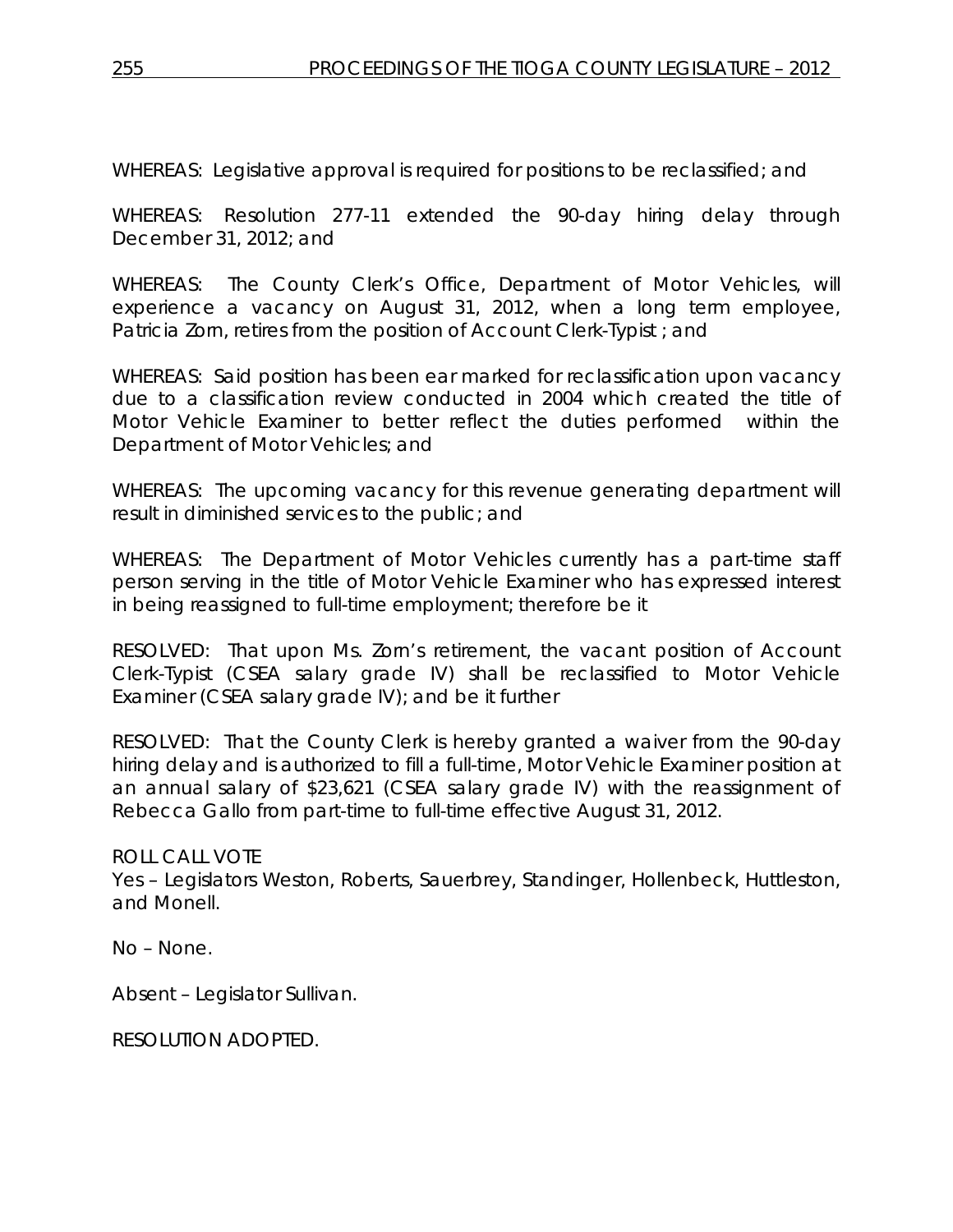Legislator Huttleston made a motion to have the following late-filed resolutions considered, seconded by Legislator Hollenbeck and carried.

Legislator Sullivan moved for the adoption of the following resolution, seconded by Legislator Hollenbeck.

REFERRED TO: FINANCE/LEGAL COMMITTEE

RESOLUTI0N NO. 177-12 *AUTHORIZE THE SALE OF ERIC C. & NANCY ANDERSON PROPERTY LOCATED IN THE TOWN OF OWEGO TO ERIC C. ANDERSON OR HIS ASSIGNS* 

WHEREAS: Property located in the Town of Owego, assessed to Eric C. & Nancy Anderson, identified as Tax Map number 162.00-2-19.2, parcel number 7279 owes 2010, 2011 and 2012 taxes and is past the last date of redemption; and

WHEREAS: The County has been approached by Eric C. Anderson who has made an offer to purchase the property for \$2134.00, "as is", thereby placing the property back on the tax rolls; be it therefore

RESOLVED: That the Chair of the Tioga County Legislature be and hereby is authorized to sign and record on receipt of \$2134.00 and recording costs of \$310.00, a Quit Claim Deed conveying the property assessed to Eric C. & Nancy Anderson, located in the, Town of Owego, identified on the Town of Owego Tax Map as number 162.00-2-19.2, parcel number 7279 to Eric C. Anderson, or his assigns.

ROLL CALL VOTE

Yes – Legislators Weston, Roberts, Sauerbrey, Standinger, Sullivan, Hollenbeck, Huttleston, and Monell.

No – None.

Absent – None.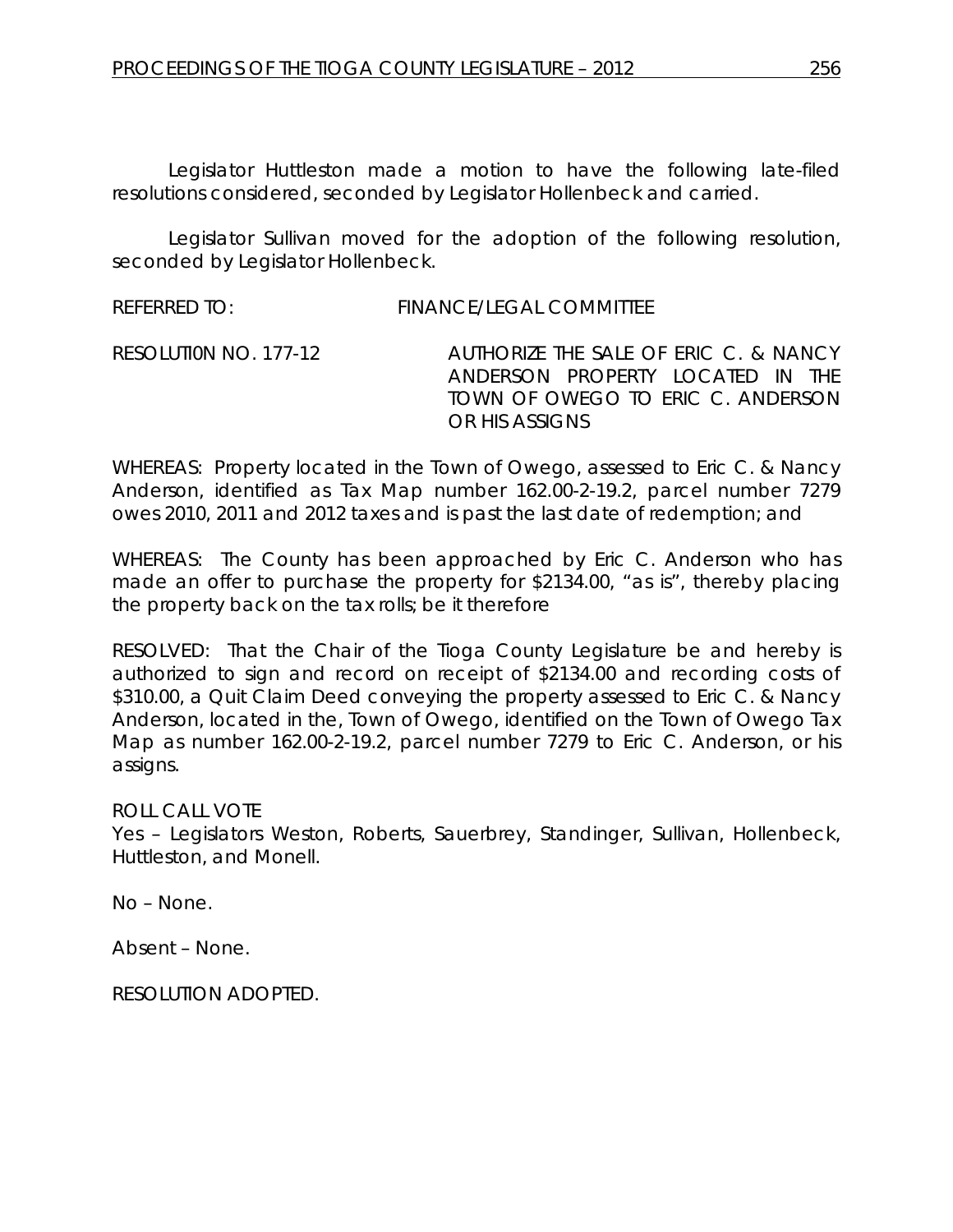Legislator Huttleston moved for the adoption of the following resolution, seconded by Legislator Hollenbeck.

| REFERRED TO:          | HEALTH & HUMAN SERVICES COMMITTEE<br>PUBLIC WORKS COMMITTEE                                                  |
|-----------------------|--------------------------------------------------------------------------------------------------------------|
| RESOLUTION NO. 178-12 | AUTHORIZE CONTRACT WITH OUR LADY OF<br>LOURDES FOR TIOGA PACT PROGRAM<br>HEALTH & HUMAN SERVICES DEPARTMENTS |

WHEREAS: Our Lady of Lourdes Memorial Hospital, Inc. has been providing services in Broome and Tioga Counties through Healthy Families America and Healthy Families New York, called Tioga PACT (Parents and Children Together) Healthy Families Program; and

WHEREAS: The Tioga County Health and Human Services Departments have determined that the program offered by Our Lady of Lourdes Memorial Hospital, Inc. is an evidenced-based program that decreases the demand for publiclyfunded programs; and

WHEREAS: Our Lady of Lourdes Memorial Hospital, Inc. is in need of space to run the program in Tioga County; and

WHEREAS: Tioga County Health and Human Services Departments have provided the space to Our Lady of Lourdes Memorial Hospital, Inc. for the past five (5) years to run this program; therefore be it

RESOLVED: That the Tioga County Legislature does hereby determine that the real property which is the subject of the Lease is not required for public use; be it further

RESOLVED: That the Chair of the Tioga County Legislature be authorized to sign an extension of the PACT agreement and a Lease with Our Lady of Lourdes Memorial Hospital, Inc. for the purpose of operating a Tioga PACT Healthy Families Program.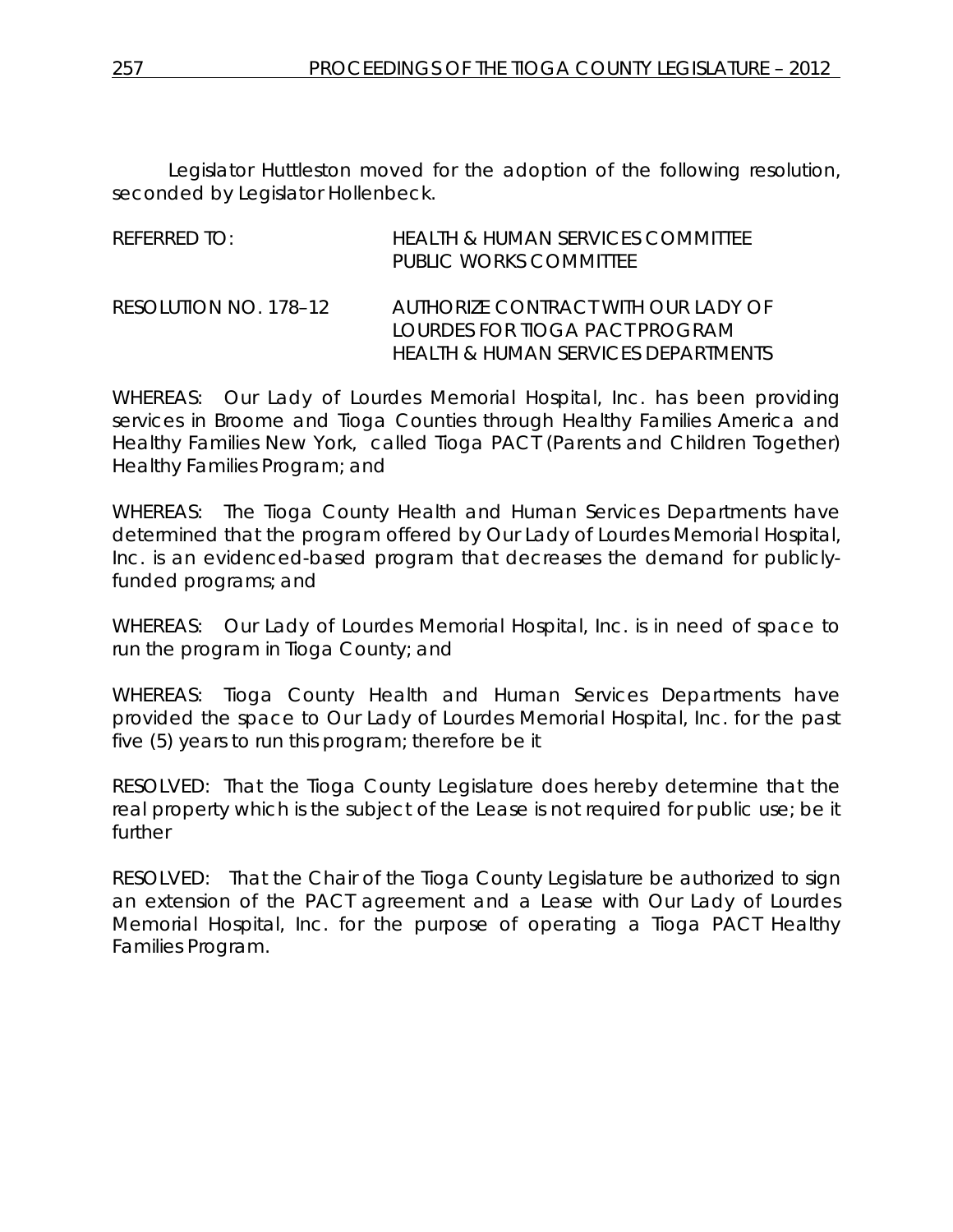ROLL CALL VOTE

Yes – Legislators Weston, Sauerbrey, Hollenbeck, Huttleston, and Monell.

No – None.

Absent – Legislators Roberts, Standinger, and Sullivan.

RESOLUTION ADOPTED.

Legislator Sauerbrey moved for the adoption of the following resolution, seconded by Legislator Standinger.

| referring to: | PUBLIC SAFETY COMMITTEE<br>PERSONNEL COMMITTEE                                                                    |
|---------------|-------------------------------------------------------------------------------------------------------------------|
|               | RESOLUTION NO. 179-12  BACKFILL FULL-TIME DEPUTY<br>SHERIFF POSITION ABOVE BASE SALARY<br><b>SHERIFF'S OFFICE</b> |

WHEREAS: Tioga County Resolution 211-99 requires legislative approval for any appointments made above an established base salary amount; and

WHEREAS: The Sheriff has satisfied the 90-day wait to backfill a vacant budgeted Deputy Sheriff position and intends to fill with Samuel Tombs, who has applied to transfer from the City of Binghamton Police Department and who has successfully completed and graduated from the basic Police Academy ; and

WHEREAS: The Sheriff has approval from the TCLEU to hire a new Deputy Sheriff who has successfully completed the basic Police Academy training at the salary reflecting 1 year of experience per the current union contract, or \$46,504; and

WHEREAS: Mr. Tombs has been found to be eligible for a lateral transfer and willing to accept appointment to such position; therefore be it

RESOLVED: That the Tioga County Legislature hereby authorizes the appointment of Mr. Tombs to the vacant full time Deputy Sheriff position at an annual salary of \$46,504 effective 7/21/12.